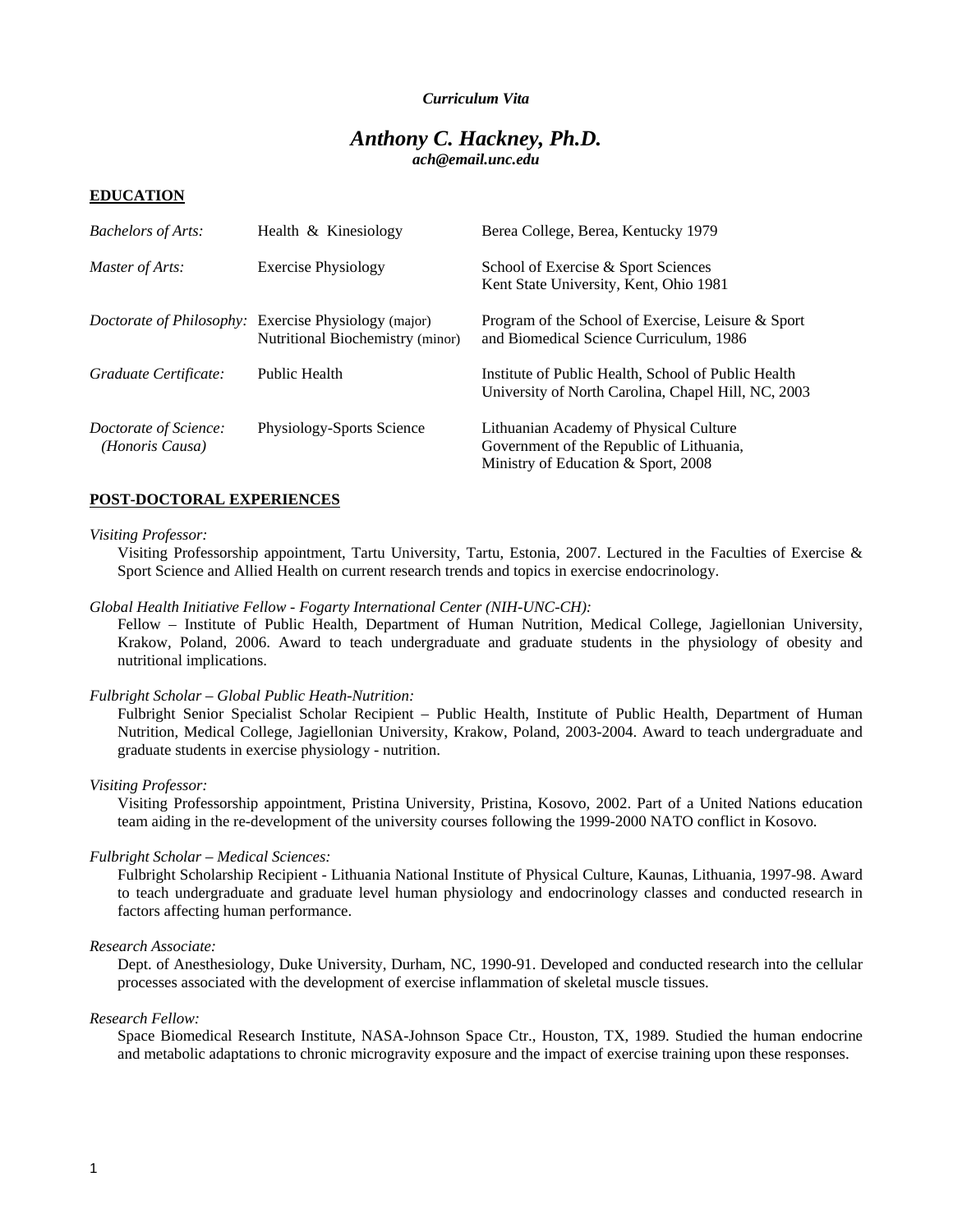*Research Fellow:* 

Department of Work & Environmental Physiology; Naval Health Research Center, Department of the U.S. Navy, San Diego, CA, 1987-88. Studied the human endocrine-metabolic adaptations to chronic cold-hypoxemia exposure in military personnel.

## **FACULTY APPOINTMENTS**

*Full Professor - Exercise Physiology:* 

University of North Carolina, Chapel Hill, NC, Department of Exercise & Sport Science, College of Arts & Sciences, appointed faculty 1989 (tenured 1992)

*Full Professor - Nutrition* (joint appointment):

University of North Carolina, Chapel Hill, NC, Department of Nutrition, Schools of Medicine & Public Health, appointed tenured faculty in 1992

- *Full Professor Cell-Molecular Physiology* (adjunct appointment): University of North Carolina, Chapel Hill, NC, Department of Cell and Molecular Physiology, School of Medicine, appointed as tenured faculty in 1995
- *Full Professor Allied Health* (adjunct appointment):

University of North Carolina, Chapel Hill, NC, Department of Allied Health (Division of Physical Therapy), School of Medicine, appointed as tenured faculty in 2006

### **SERVICE APPOINTMENTS**

*Assistant Chairman – Department of Exercise & Sport Science:* 

University of North Carolina, 2005-present. Serve in an administrative role to aid in the function of departmental budget and faculty allocations.

*Director Applied Physiology Laboratory:* 

Department of Exercise & Sport Science, University of North Carolina, 1998-present. Direct and administer staff in one of the three principal research laboratories in the department.

*Director Exercise & Metabolism Laboratory:* 

NIH General Clinical Research Center - UNC Hospitals, UNC-CH, 1991- 1995. Direct the Exercise & Metabolism laboratory at a National Institute of Health General Clinical Research Unit in the UNC Hospitals and School of Medicine.

### **PROFESSIONAL AFFILIATIONS**

The Physiological Society (Cambridge, UK) American College of Sports Medicine (ACSM) Southeast American College of Sports Medicine (SEACSM) First Nation Graduate Students - Indian Circle National Certified Phlebotomy Technician (NCPT#2408-1205-301)

### **HONORS AND AWARDS**

Honorary Doctorate of Science, Government of the Republic of Lithuania – 2008 "1793" Society, University of North Carolina – 2008 Whitehead Medical Society Basic Science Course Award (Medical Physiology Instructors) – 2005-06 Who's Who in Health Science (Nutrition) – 2003 Excellence in Teaching Award (UNC-CH Departmental) – 1998, 2000 Excellence in Teaching Award (UNC-CH University, nominee) – 1999, 2001, 2002 Board of Governor's Excellence in Teaching Award (UNC-CH, nominee) – 1997, 1998, 1999 Sigma Xi Scientific Honor Society - Ambassador to Poland – 1996 Who's Who of American Men & Women of Sciences – 1995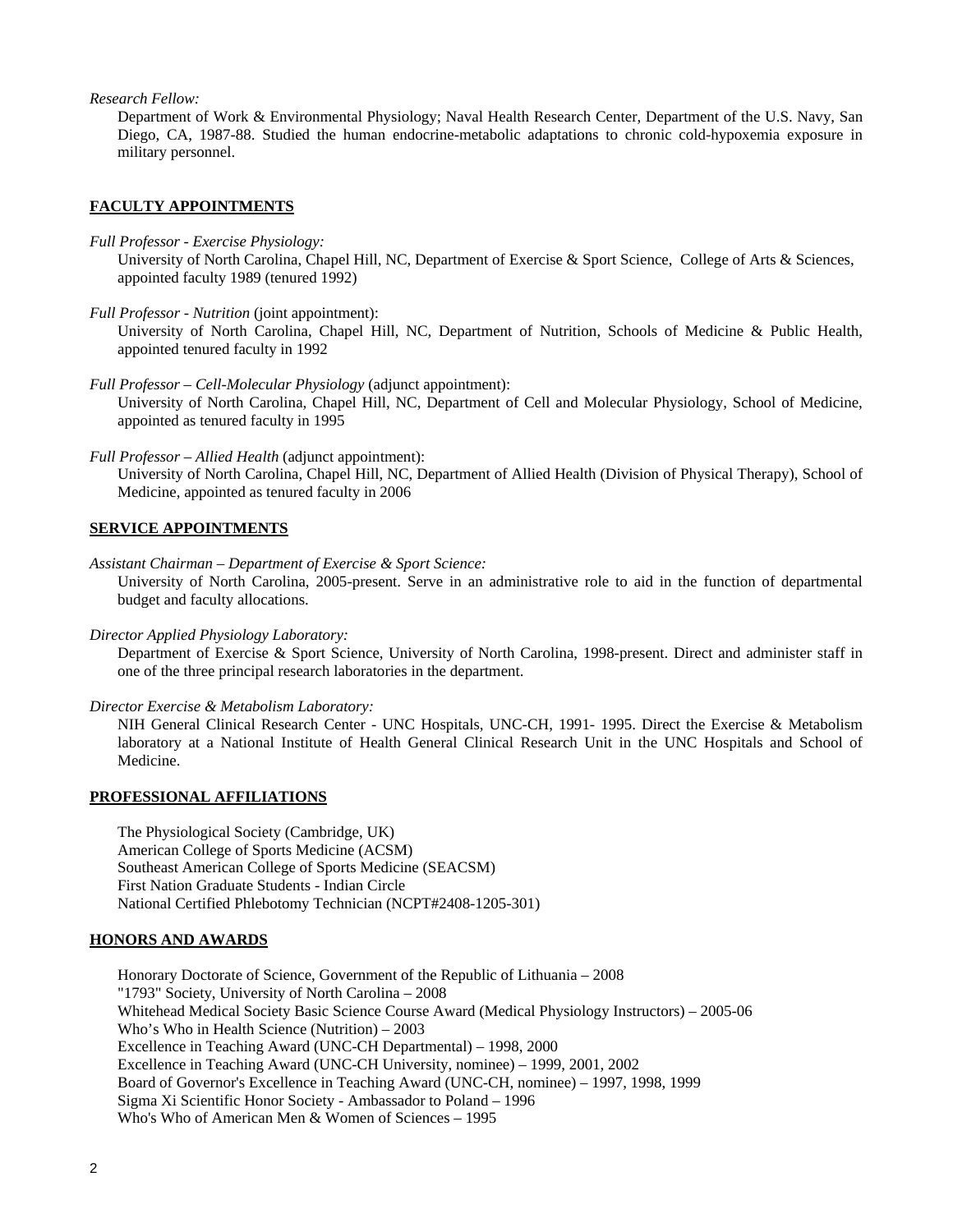Visiting Scholar - Polish Institute of Sport, Ministry of Education – 1994 IBM Research Fellowship – 1991 Fellow in the American College of Sports Medicine – 1990 Sigma Xi Scientific Honor Society member – 1990 American Society of Engineering Education - Research Fellow – 1988, 89 Kent State University Dissertation Research Award –1986 Who's Who - Students American University and Colleges – 1985 Kent State University Graduate Student Research Award – 1984 Named "Outstanding Young Men of America" – 1981 *Cum laude* graduate - Berea College – 1979 Recipient "Athletic-Academic Achievement Award", Berea College – 1978-79 Recipient "Wyatt Scholar-Athlete of the Year Award", Berea College – 1979 Collegiate All-Conference, Cross-country – 1977-78 Honorable Mention Collegiate All-American NAIA Track – 1979 Mortar Board, Berea College – 1978 National Honor Society, Bethel-Tate High School –1973-74

### **REFEREED RESEARCH PUBLICATIONS**

Rubin DA, RJ Butler, B Beckman & **AC Hackney**. Footwear and running cardio-respiratory responses. *International Journal of Sports Medicine*. In press 2009.

Duke JW, MB Behr, KS Ondrak, & **AC Hackney.** Day-to-day variability of the lactate to rating of perceived exertion ratio. *Physical Education & Sport*. In press 2009.

**Hackney AC** & C Battaglini. The role of hormones in the adaptation to exercise: plasticity of the neuroendocrine system. Acta Academiae Olympiquae Estoniae. In press 2009.

**Hackney AC**. Effects of endurance exercise on the reproductive system of men: the "exercise-hypogonadal male condition". *Journal of Endocrinological Investigation*. In press 2009.

Rubin DA, RG McMurray, JS Harrell, DE Thorpe, & **AC Hackney**. Vigorous physical activity and cytokines in adolescents. *European Journal of Applied Physiology.* In press 2009.

Hill EE, E Zack, C Battaglini, M Viru, A Viru & **AC Hackney**. Exercise and circulating cortisol levels: the intensity threshold effect. *Journal of Endocrinological Investigation*. In press 2009.

Rubin DA, RG McMurray, JS Harrell, **AC Hackney**, DE Thorpe, & AM Haqq. The association between insulin resistance and cytokines in adolescents: the role of weight status and exercise. *Metabolism.* In press 2009.

Rubin DA, RG McMurray, AM Andrea, **AC Hackney**, & JS Harrell. Do surrogates of adiposity relate to cytokines in adolescents? *Journal of Investigative Medicine*. In press 2009.

Viru M, **AC Ha**ckney, T Janson, K Karelson, & A Viru. Characterization of the cortisol response to incremental exercise in physically active young men. *Act Physiologica (Hung).* In press 2009.

**Hackney AC**, C Battaglini & ES Evans. Cortisol, stress and adaptation during exercise training. *Education, Physical Training & Sport (Biomedical Science).* 3(70), 34-41, 2008.

Pilch, W, Z Sygula, M Torii & **AC Hackney**. The influence of hyperthermia exposure in sauna on theremal adaptations and selection endocrine responses in women. *Medicine Sportiva*. 12(3), 103-108, 2008.

**Hackney AC**, A Viru. Research methodology: issues with endocrinological measurements in exercise science and sport medicine. *Journal of Athletic Training*. In press 2008.

Brownlee KK, **AC Hackney**. Steroid hormone responses to intensive prolonged endurance exercise in women. *Acta Kinesiologica (University Tartu)*. 12: 6-9, 2007.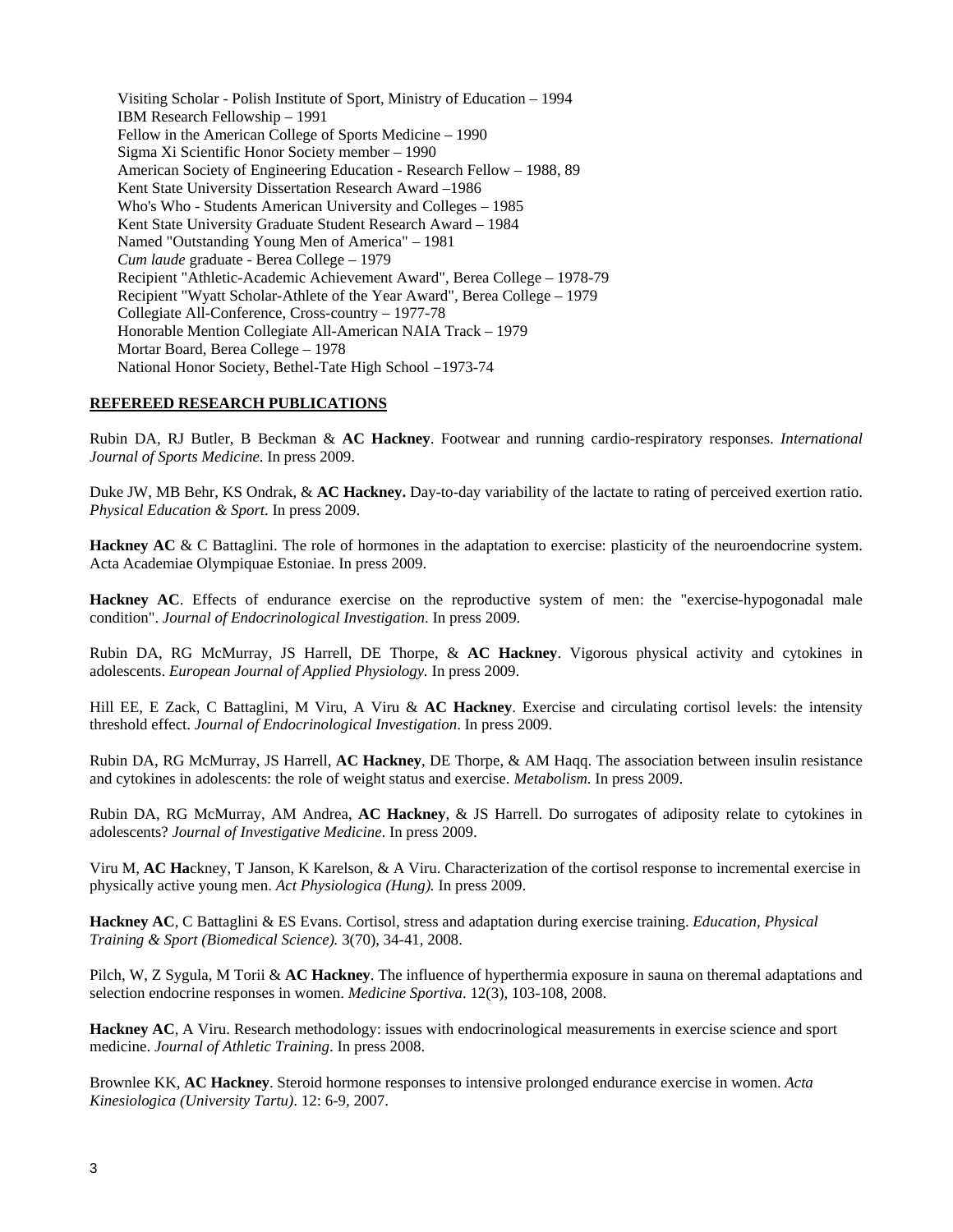[Cancela P, Ohanian C, Cuitino E,](http://www.ncbi.nlm.nih.gov.libproxy.lib.unc.edu/sites/entrez?Db=pubmed&Cmd=ShowDetailView&TermToSearch=17717061&ordinalpos=1&itool=EntrezSystem2.PEntrez.Pubmed.Pubmed_ResultsPanel.Pubmed_RVDocSum) **Hackney AC**. Creatine supplementation does not affect clinical health markers in soccer players. *British Journal of Sports Medicine*. 2007 (available online Aug 23).

Duke JW, Rubin DA, Daly W, **Hackney AC**. Influence of prolonged exercise on the 24-hour free testosterone-cortisol ratio hormonal profile. *Medicina Sportiva.* 11(2): 48-50, 2007.

**Hackney AC**, C Battaglini. The overtraining syndrome: neuroendocrine imbalances in athletes. *Brazilian Journal of Biomotricity.* 1(2): 34-44, 2007.

Battaglini C, Bottaro M, Dennehy C, Rae L, Shields E, Kirk D, **Hackney AC**. The effects of an individualized exercise intervention on body composition in breast cancer patients undergoing treatment. *Sao Paulo Medical Journal.* 125(1): 22- 28, 2007.

[Viru A, Viru M, Karelson K, Janson T, Siim K, Fischer K,](http://www.ncbi.nlm.nih.gov.libproxy.lib.unc.edu/sites/entrez?Db=pubmed&Cmd=ShowDetailView&TermToSearch=17334775&ordinalpos=2&itool=EntrezSystem2.PEntrez.Pubmed.Pubmed_ResultsPanel.Pubmed_RVDocSum) **Hackney AC**. Adrenergic effects on adrenocortical cortisol response to incremental exercise to exhaustion. *European Journal of Applied Physiology.* 100(2):241-245, 2007.

Battaglini C, Bottaro M, Dennehy C, Barfoot D, Shields E, Kirk D, **Hackney AC.** The effect of resistance training on muscular strength and fatigue levels in breast cancer patients. *Revista Brasil Medicine Esporte*. 12(3) 139-144, 2006.

**Hackney AC**.Stress and the neuroendocrine system: the role of exercise as a stressor and modifier of stress. *Expert Reviews in Endocrinology & Metabolism.* 1(6): 783-792, 2006.

**Hackney AC,** DA Rubin. El sistema neuroendocrine y el estres de ejercicio: una breve revision. *Medicina del Ejercicio.* 21(1-2), 23-34, 2006.

**Hackney, AC**. Exercise as a stressor to the neuroendocrine system. *Medicina*. 42(10): 788-797, 2006.

**Hackney AC**, E Zack. Physiological day-to-day variability of select hormones at rest in exercise-trained men. *Journal of Endocrinological Investigation.* 29(6):RC9-RC12, 2006.

Brownlee KK, M Viru, A Viru, MB Behr & **AC Hackney**. Exercise and the relationship between circulating cortisol and testosterone concentrations in men. *Physical Education and Sport*. 50: 30-33, 2006.

Moore AW, S Timmerman, KK Brownlee, DA Rubin & **AC Hackney**. Strenuous, fatiguing exercise: relationship of cortisol to circulating thyroid hormones*. International Journal of Endocrinology & Metabolism*. 1: 18-24, 2005.

**Hackney AC** & ZC Hackney. The exercise-hypogonadal male condition and endurance exercise training. *Current Trends in Endocrinology*. 1: 101-106, 2005

**Hackney, AC**. Testosterone and human performance: influence of the color red. *European Journal of Applied Physiology*. 2006, 96(3):330-3.

**Hackney AC**[, Moore AW, Brownlee KK.](http://www.ncbi.nlm.nih.gov.libproxy.lib.unc.edu/entrez/query.fcgi?cmd=Retrieve&db=pubmed&dopt=Abstract&list_uids=16268050&query_hl=1&itool=pubmed_docsum) Testosterone and endurance exercise: development of the "exercise-hypogonadal male condition". *Acta Physiologica Hung*. 2005;92(2):121-37.

Daly W & **AC Hackney**. Is exercise cortisol response of endurance athletes similar to levels of Cushing's Syndrome? *Biology of Sport*. 22(3), 209-214, 2005.

[Rubin DA, McMurray RG,](http://www.ncbi.nlm.nih.gov.libproxy.lib.unc.edu/entrez/query.fcgi?cmd=Retrieve&db=pubmed&dopt=Abstract&list_uids=16459453&query_hl=1&itool=pubmed_docsum) **Hackney AC**, Harrell JS. The relationship between leptin, metabolic hormones, exercise and body composition in adolescents. *Journal of Pediatric Endocrinology & Metabolism*. 2005, 18(11):1073-81.

McMurray RG & **AC Hackney**. Interactions of metabolic hormones, adipose tissue and exercise. *Sports Medicine*. 35(5): 393-412, 2005.

Daly W, CA Seegers, DA Rubin, JD Dobridge & **AC Hackney**. Relationship between stress hormones and testosterone with prolonged endurance exercise. *European Journal Applied Physiology*. 93: 375-380, 2005.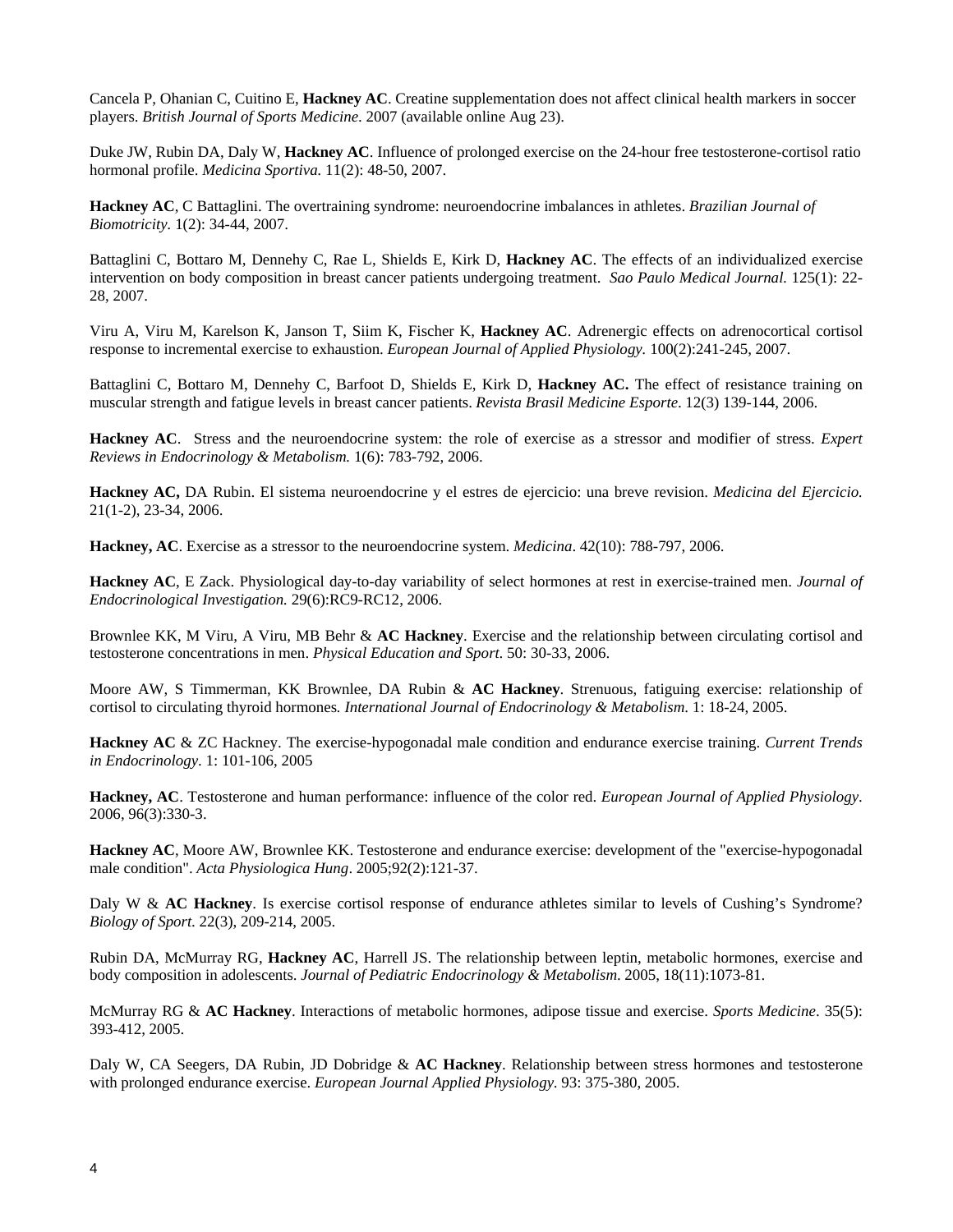Brownlee KK, AW Moore & **AC Hackney**. Relationship between circulating cortisol and testosterone: influence of physical exercise. *Journal of Sports Science & Medicine*. 4: 76-83, 2005.

Daly W, C Seegers, S Timmerman & **AC Hackney**. Peak cortisol response to exhausting exercise: effects of blood sampling schedule. *Medicina Sportiva*. 8(1), 17-20, 2004.

Dobridge JD & **AC Hackney**. The effect of estrogen on indices of skeletal muscle tissue damage after eccentric exercise in postmenopausal women. *Human Physiology*. 30(4): 462-466, 2004.

**Hackney AC**[, McMurray RG, Judelson DA, Harrell JS.](http://www.ncbi.nlm.nih.gov.libproxy.lib.unc.edu/sites/entrez?Db=pubmed&Cmd=ShowDetailView&TermToSearch=15038847&ordinalpos=11&itool=EntrezSystem2.PEntrez.Pubmed.Pubmed_ResultsPanel.Pubmed_RVDocSum) Relationship between caloric intake, body composition, and physical activity to leptin, thyroid hormones, and cortisol in adolescents. *Japanese Journal of Physiology.* 53(6):475-9, 2003.

Gulledge A, C Nelson, **AC Hackney** & JT Coyne. Dietary macronutrient and caloric intake during prolonged exposure to a high altitude – cold environment. *Polish Journal of Sports Medicine*. 19(5): 173-180, 2003.

**Hackney AC**, Szczepanowska E, & Viru AM. Basal testicular testosterone production in endurance-trained men is suppressed. *European Journal Applied Physiology*. 89(2):198-201, 2003.

Baylor LS, & **AC Hackney**. Resting thyroid and leptin hormone changes in women following intense, prolonged exercise training. *European Journal of Applied Physiology*. 88(4-5):480-4, 2003.

Stupnicki R, J Malczewska, K Milde, & **AC Hackney**. Day-to-day variability of the transferrin receptor-ferritin index. *British Journal of Sports Medicine.* 37:268-270, 2003.

Simsch C, W Lormes, KG Petersen, S Baur, Y Liu, **AC Hackney**, M Lehmann, JM Steinacker. Training intensity influences leptin and thyroid hormones in highly trained rowers*. International Journal of Sports Medicine*. 23(6):422-7, 2002.

Williams CD, Dobridge JD, Meyer WR, **AC Hackney**. Effects of route of estrogen administration and exercise on hormonal levels in postmenopausal women. *Fertility and Sterility*. 77(6): 1118-1124, 2002.

Bessinger RC, RG McMurray, **AC Hackney**. Substrate utilization and hormonal responses to moderate intensity exercise during pregnancy and postpartum. *American Journal of Obstetrics & Gynecology.* 186(4):757-764, 2002.

Obminski Z, Stupnicki R, Lerczak K, Starczewska-Czapowska J, Olszewska-Lelonkiewicz M, **AC Hackney**. Cortisol and testosterone responses to training and competition stress in ice-dance skaters - a case study. S*outh African Journal of Sports Medicine*. 9: 23–25, 2002.

**Hackney AC**, K Polzien K Dutrow. Relationship of basal endogenous testosterone levels to lean body mass in young to middle-aged physically active and athletic men. *Kinesiology* 33 (2): 123-128, 2001.

Matuszkiewicz, A, JJ Kaczor, W Ratkowski, J Popingis & **AC Hackney**. Ineffective training, free-radical formation and low protein diet in Polish Sportsmen. *Polish Journal of Sports Medicine (Medycyna Sportowa).* 17(13) Suppl. S21, 2001.

Obminiski, Z, R Stupnicki, J Dobridge & **AC Hackney**. Blood lactate response to maximal exercise in women: influence of sex steroid hormone levels. *Endocrinologia* 6(3): 86-90, 2001.

Viru A, **AC Hackney**, E Valja, K Karelson, T Janson & M Viru. Influence of prolonged continuous exercise on hormonal responses to subsequent intensive exercise. *European Journal of Applied Physiology*. 85: 578-585, 2001.

Carter A, J Dobridge & **AC Hackney**. Influence of estrogen on markers of muscle tissue damage following eccentric exercise. *Human Physiology*. 27 (5), 626-630, 2001.

**Hackney, AC.** Endurance exercise training and reproductive dysfunction in men: alterations in the hypothalamic-pituitarytesticular axis. *Current Pharmaceutical Design*. 7: 261-273, 2001.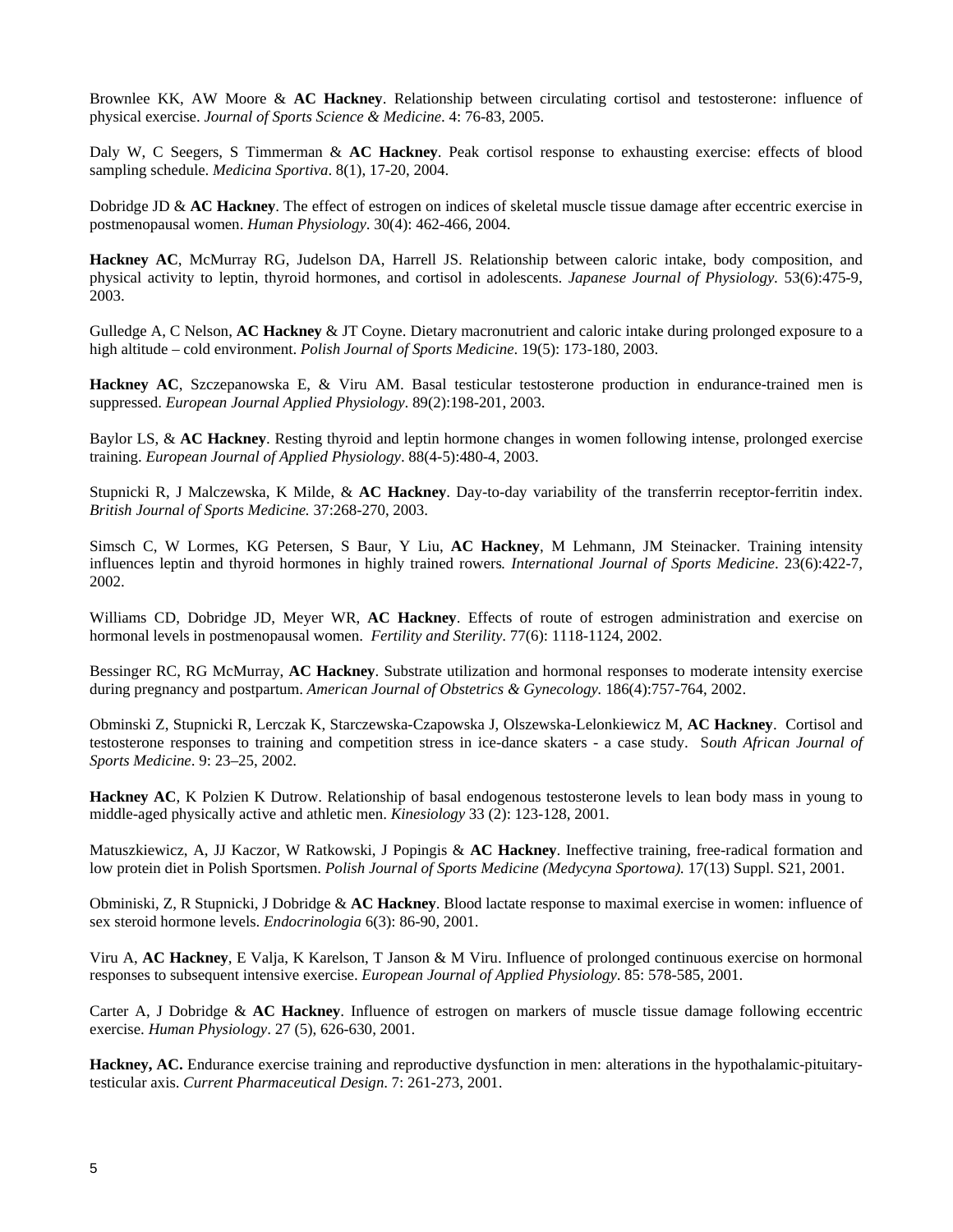**Hackney, AC**, J Dobridge & LS Wilson. The overtraining syndrome in athletes: hypothesis as to development and steps to treatment. *Medicina Sportiva*. 4(1): E15-E28, 2000.

**Hackney, AC**, D Muoio, & W Meyer. The effect of sex steroid hormones on substrate oxidation during prolonged submaximal exercise in women. *Japanese Journal of Physiology*. 50, 499-504, 2000.

Kizakevich P, L McCartney, M Hazucha, L Sleet, W Jochem, **AC Hackney** & K Bolick. Non-invasive ambulatory assessment of cardiac function in healthy males exposed to carbon monoxide during upper and lower body exercise. *European Journal of Applied Physiology*. 83:7-16, 2000.

O'Grady, M, **AC Hackney**, K. Steinberg & K Schneider. Diclofenac sodium reduces exercise induced injury in human skeletal muscle. *Medicine and Science in Sport and Exercise*. 32(7): 1191-1196, 2000.

**Hackney, AC**. The effect of exercise on the endocrine system. *Proceedings of the National Athletic Trainers Association*. 173-175, 2000.

**Hackney, AC**, A Lionikas, & AG Styers. Overtraining syndrome: endocrinological, neuromuscular and cardiovascular findings in athletes. *Acta Academiae Olympiquae Estoniae*. 7:134-146, 1999.

**Hackney, AC**. Influence of oestrogen on muscle glycogen utilization during exercise. *Acta Physiologica Scandinavica*. 167(3), 273-274, 1999.

Szczepanowska, E, T Rychlewski, D Wielinski & **AC Hackney**. Sex and glucostatic hormone levels in sportswomen after maximal exercise. *Ugdymas-Kuno Kultura-Sportas (Biomedicinos Mokslai).* 3 (32): 55-59, 1999.

Meyer, W, D. Muoio, & **AC Hackney**. Endorphin responses to exercise in women with amenorrhea and eumenorrhea status. *Fertility & Sterility*. 71: 1085-1089, 1999.

Miles, MP, RJ Naukam, **AC Hackney** & PM Clarkson. Blood leukocyte and glutamine fluctuations after high force exercise. *International Journal of Sports Medicine*. 20: 322-327, 1999.

**Hackney, AC** & A Viru. Twenty-four cortisol response to multiple daily exercise sessions of moderate and high intensity. *Clinical Physiology*. 19: 178-182, 1999.

**Hackney, AC**, AG Styers. Recovery of the endocrine system following exercise. *Medicina Sportiva*. 3: 177-189, 1999.

McDuffie J, Fiedorek FT, **Hackney AC**. Assessment of leptin and the beta(3)-adrenergic receptor in obesity and binge eating. *FASEB J.* 12: (4) A552-A552 Part 1 Suppl., 1998

Antosiewicz, J, Arvanitis, J, Kaczor, J, Matuszkiewicz, A, Popinigis, J, & **AC Hackney**. Testosterone inhibits 11 betahydroxylation of deoxycorticosterone to corticosterone. *Acta Medica Lituanica*. 4: 284-287, 1998.

**Hackney, AC**, CL Fahrner, TP Gulledge. Basal reproductive hormonal profiles are altered in endurance trained men. *Journal of Sports Medicine & Physical Fitness*. 38: 138-141, 1998.

McMurray, RG, W Bramham, & **AC Hackney**. Catecholamine responses of pregnant women to walking and aerobic dance. *Biology of Sport*. 15(1): 25-32, 1998.

Fahrner, CL & **AC Hackney**. Effects of exercise on the binding affinity of sex-hormone binding globulin for testosterone. *International Journal of Sports Medicine*. 19(1):12-15, 1998.

**Hackney, AC.** Sports nutrition: vitamins and trace elements. *The Journal of Nutritional Biochemistry* 8 (8): 487-487, 1997.

Hubner-Wozniak, E, R Stupnicki, & **AC Hackney**. Changes in plasma creatine kinase activity and urea concentration monitored daily during training of elite wrestlers. *Sports Medicine, Training & Rehabilitation*. 7(3/4): 207-214, 1997.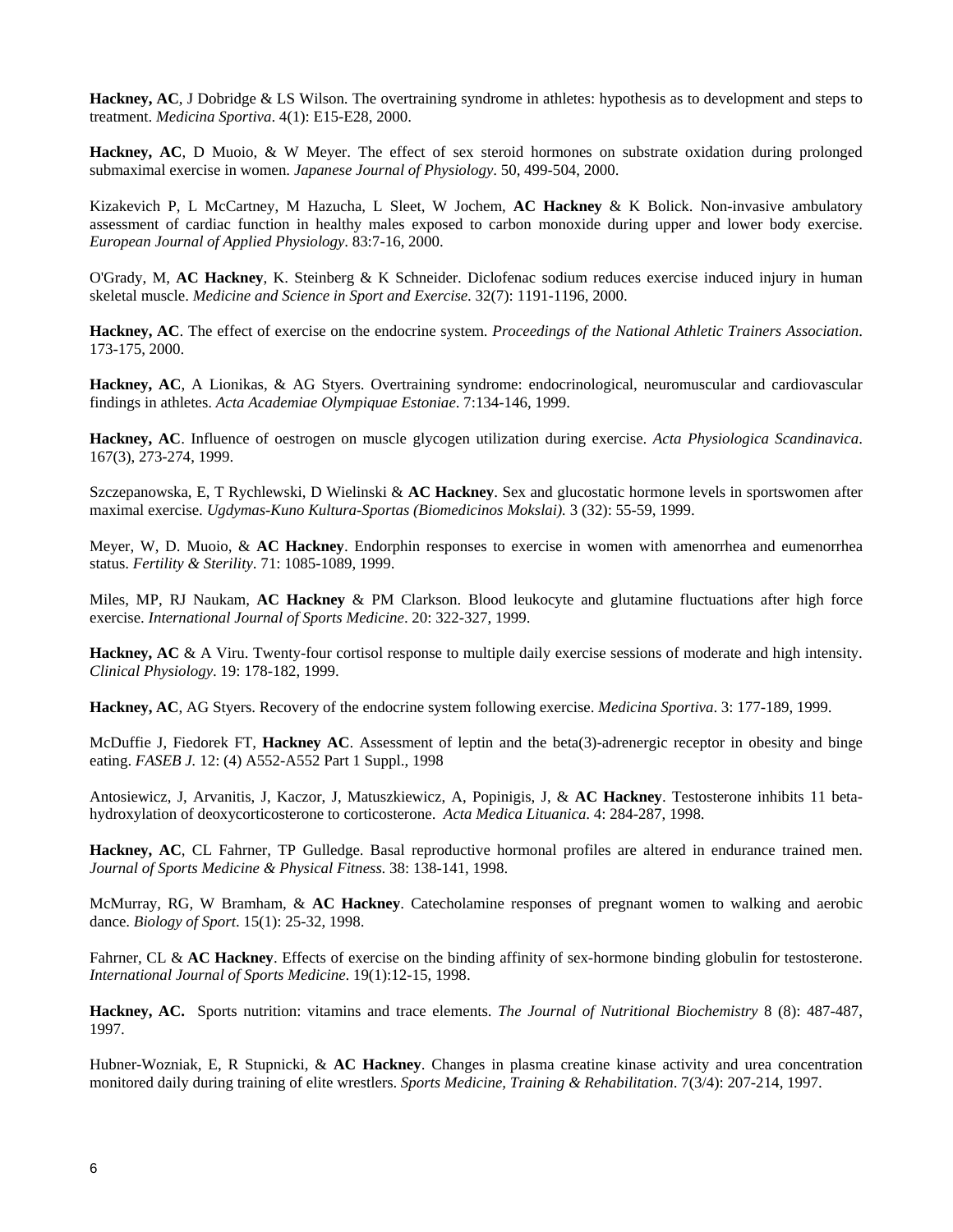Chappell S & **AC Hackney**. Association between menstrual cycle phase, physical activity level and dietary macro-nutrient intake. *Biology of Sport*. 14(4): 251-258, 1997.

**Hackney, AC**, CL Fahrner & R Stupnicki. Reproductive hormonal responses to maximal exercise in endurance trained men with low testosterone levels. *Clinical & Experimental Endocrinology & Diabetes*. 105: 291-295,1997.

Wenz M, JZ Berend, N Lynch, S Chapell, & **AC Hackney**. Substrate oxidation at rest and during exercise: effects of menstrual cycle phase and diet composition. *Journal of Physiology & Pharmacology*. 48(4): 852-860, 1997.

Obminiski, R, A Golec, R Stupnicki & **AC Hackney**. Effects of acceleration stress on salivary cortisol and plasma cortisol and testosterone levels in cadet pilots. *Journal of Physiology & Pharmacology*. 48 (2): 193-200, 1997.

Gonzalez, P, **AC Hackney**, S Jones, D Strayhorn, E Hoffman, G Hughes, E Jacobs & EP Orringer. A phase I/II study of polymerized bovine hemoglobin in adult patients with sickle cell anemia disease not in crisis at the time of the study. *Journal of Investigative Medicine*. 45: 258-264, 1997.

**Hackney AC**, W Heizer, TP Gulledge, S Jones, D Strayhorn, M Busby, E Hoffman & EP Orringer. Effects of hydroxyurea administration on body weight, composition and exercise capacity in sickle cell anemia patients. *Clinical Science.* 92(5): 481-486, 1997.

Miller, B, **AC Hackney,** MJ DeSouza. The effect of endurance training on hormone and semen profiles in marathon runners: comments. *Fertility & Sterility*. 3: 585-587, 1997.

Obminiski, R, A Golec, R Stupnicki & **AC Hackney**. Salivary cortisol responses to hypobaric-hypoxia in aircraft pilots. *Aviation, Space, Environmental Medicine*. 68(3): 183-186, 1997.

**Hackney, AC** & E Weston-Kelly. The impact of endurance training on the basal testosterone concentrations of men: a brief review. *Medicina Sportiva: Bohemica & Slovaca*. 5(4): 121-124, 1996.

**Hackney, AC** & RJ Ness. Hormonal profiles and nitrogen balance during intensive aerobic-anaerobic training: effects of a dietary protein supplement. *Acta Kinanthropologica*. 32(1): 31-41, 1996.

Gulledge, TP & **AC Hackney**. Reproducibility of low testosterone concentrations in endurance trained men. *European Journal of Applied Physiology*. 73: 582-583, 1996.

Pearman, SN & **AC Hackney**. Development of a 90 second cycle ergometer test to assess anaerobic ability. *Sports Medicine, Training & Rehabilitation*. 6: 279-286, 1996.

**Hackney, AC**. Testosterone, the hypothalamo-pituitary-testicular axis and endurance exercise training: a review. *Biology of Sport*. 13(2): 85-98, 1996.

**Hackney, AC**. The male reproductive system and endurance exercise. *Medicine and Science in Sports and Exercise*. 28(2): 180- 189, 1996.

McMurray, RG, **AC Hackney**, K Guion & V Katz. Metabolic and hormonal responses to low-impact aerobic dance during pregnancy*. Medicine and Science in Sports and Exercise*. 28 (1): 41-46, 1996.

Geisler, PA, **AC Hackney**, RG McMurray & BA Ainsworth. Changes in tissue degradation markers and subjective reports of pain resulting from eccentric muscle contractions. *Biology of Sport.* 13(1): 13-20, 1996.

Busby, MG, BG Schliebe, & **AC Hackney**. Satiety level does not affect reporting of caloric intake as assessed by a food frequency questionnaire. *Journal of the American Dietetic Association*. 96:66-67, 1996.

Johnston, KD & **AC Hackney**. Relationship between blood testosterone concentrations and body composition in physically active men. *Medicina Sportiva: Bohemica & Slovaca*. 4(3): 65-67, 1996.

McMurray, RG, TK Eubanks, & **AC Hackney**. Nocturnal hormonal responses to weight training exercise*. European Journal of Applied Physiology*. 72: 121-126, 1995.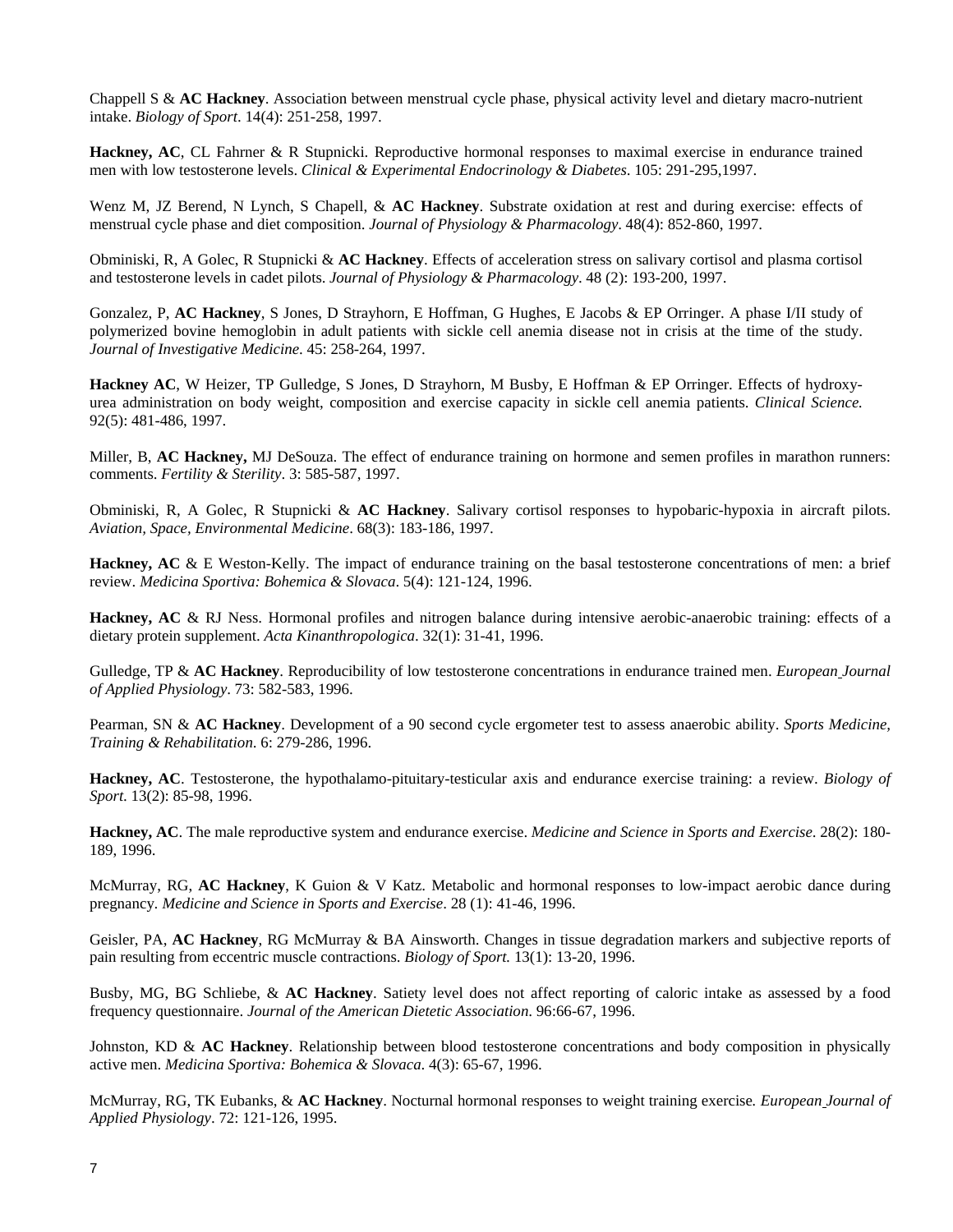**Hackney, AC**, MC Premo, & RG McMurray. Influence of aerobic versus anaerobic exercise on the relationship between reproductive hormones in men. *Journal of Sports Sciences*. 13(4): 305-311, 1995.

**Hackney, AC**. The muscle biopsy: a procedural overview. *Ceskoslovenska Fyziologie*. 44: 145-146, 1995.

Brownley, K, RG McMurray & **AC Hackney**. Effect of music on the physiological and affective responses to treadmill running in trained and untrained males. *International Journal of Psychophysiology.* 19: 193-201, 1995.

**Hackney, AC**, JT Coyne, R Pozos, S Feith & J Seale. Validity of urine - blood hydrational measurements to assess total body water changes during mountaineering in the sub-Arctic. *Arctic Medical Research*. 54: 69-77, 1995.

Shaw, E, S Feith, CT Coyne, B Bales, R Pozos, & **AC Hackney**. Effects of high altitude exposure in the sub-arctic on the body composition of U.S. Marines. *Israel Journal of Sports Medicine*. 2: 173-178, 1995.

Vickers, R, LH Hervig, M Poth, & **AC Hackney**. Cortsiol secretion under stress: test of a stress reactivity model in young adult males. *Naval Medical Research and Development Command - Technical Report 95-17*. NHRC, 1-34, 1995.

**Hackney, AC**, JA Hodgdon, R Hesslink & K Trygg. Thyroid hormone responses to military winter activities in the Arctic Region. *Arctic Medical Research*. 54: 82-90, 1995.

McMurray, RG, VL Katz, M Poe, & **AC Hackney**. Maternal cardiovascular response to low-impact aerobic dance. *American Journal of Perinatology*. 12:282-285, 1995.

**Hackney, AC**, S Feith, R Pozos & J Seale. Effects of high altitude and cold exposure on resting thyroid hormone concentrations*. Aviation, Space & Environmental Medicine*. 66: 325-329, 1995.

Berend, JZ, MR Brammeier, NA Jones, SC Holliman & **AC Hackney**. Effect of the menstrual cycle phase and diet on blood lactate responses to exercise*. Biology of Sport*. 11: 241-248, 1994.

McCracken, M, BA Ainsworth & **AC Hackney**. Effect of the menstrual cycle on blood lactate responses to exercise. *European Journal of Applied Physiology*. 69: 174-175, 1994.

**Hackney, AC** & T Gulledge. Thyroid responses during an 8 hour period following aerobic and anaerobic exercise. *Physiological Research*. 43: 1-5, 1994.

Miller, RC, WJ Watson, **AC Hackney**, & JW Seed. Acute maternal and fetal cardiovascular effects of caffeine ingestion. *American Journal of Perinatology*. 11(2): 132-136, 1994.

**Hackney, AC,** M McCracken, BA Ainsworth. Substrate metabolism responses to submaximal exercise in the mid-follicular and mid-luteal phase of the menstrual cycle*. International Journal of Sports Nutrition*. 4: 299-308, 1994.

**Hackney, AC**, J Berend, M Brammeier, N Jones, & SC Holliman. Effects of the menstrual cycle and diet on the physiological responses to exercise. *Clinical Chronciles*. 4: 1-2, 1993.

**Hackney, AC**, HC Cyren, M Brammeier, & RL Sharp. Effects of the menstrual cycle on insulin-glucose at rest and in response to exercise. *Biology of Sport*. 10(2), 73-81, 1993.

Bales, B, **AC Hackney**, JT Coyne, E Shaw, A Kramer & R Brownsberger. Mountaineering sojourn: effects of prolonged exposure to altitude and cold on body composition. *Journal of Wilderness Medicine*. 4: 32-37, 1993.

**Hackney, AC**, DL Kelleher, JT Coyne, & JA Hodgdon. Military operations at moderate altitude: effects on physical performance. *Military Medicine*. 157: 625-629, 1992.

**Hackney, AC**, VL Katz, W Watson, MM Gall & RG McMurray. Alpha-fetoprotein, cortisol, and prolactin responses to maximal exercise during exercise. *Scandinavian Journal Medicine & Science in Sports*. 3:41-44, 1992.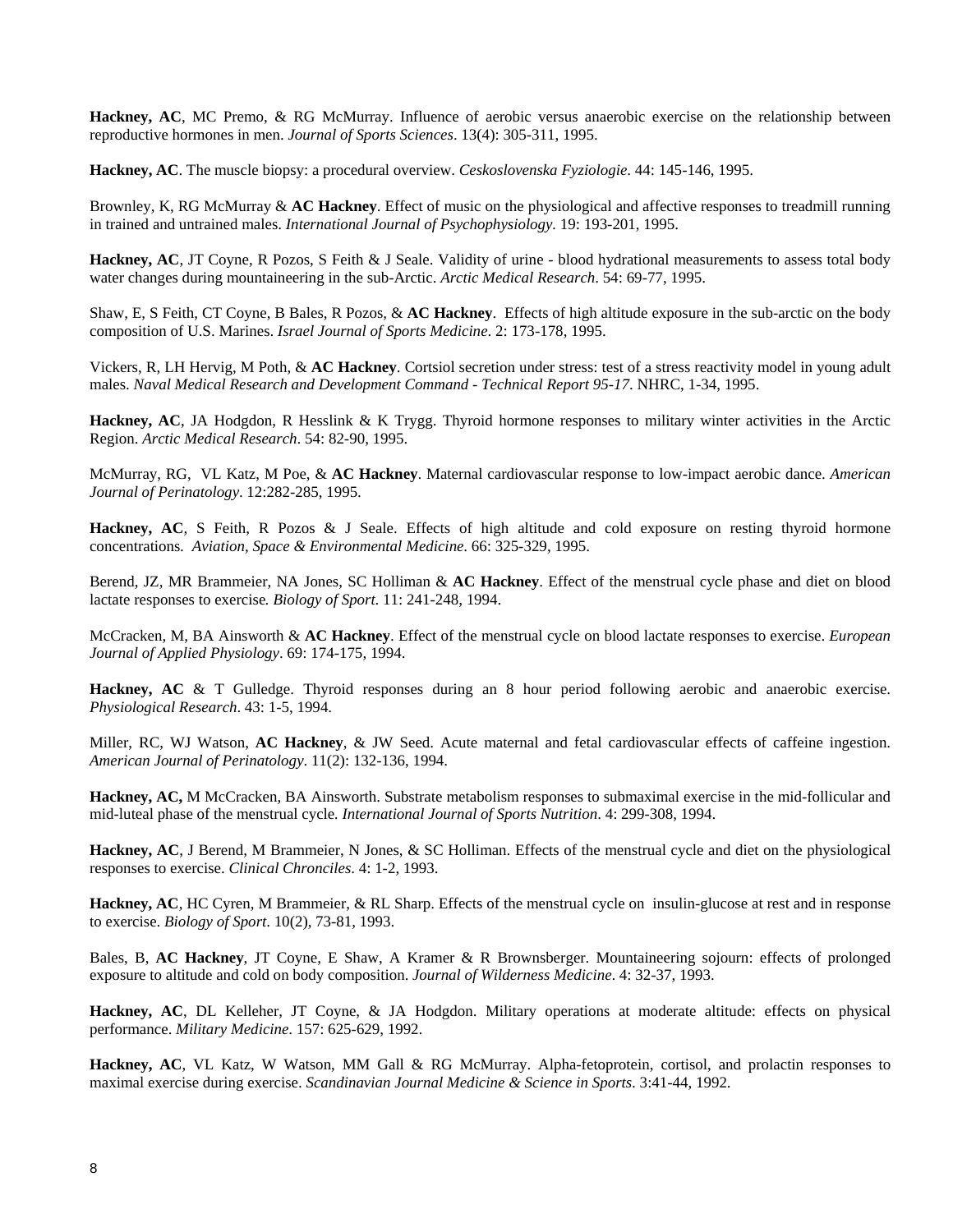**Hackney, AC** & JA Hodgdon. Thyroid hormones changes during military field operations in the Arctic. *Aviation, Space & Environmental Medicine*. 65: 606-611, 1992.

Vickers, R, R Hilbert, JA Hodgdon, RL Hesslink & **AC Hackney**. Replication and extension of measurement models for Mankin Test, Sternberg Memory Test, and Pattern Recognition Test. *Naval Medical Research and Development Command - Technical Report 92-13*. NHRC, 1-25, 1992.

Dolny, DG, **AC Hackney** & EL Van Zanteen. Short-term effect of anabolic steroids and testosterone administration on serum lipoproteins, sex hormones and body composition. *Biology of Sport*. 9(1): 25-32, 1992.

**Hackney, AC**, & JA Hodgdon. Norwegian military field exercises in the Arctic: endocrine and metabolic responses. *Arctic Medical Research*. 50 (Suppl. 6): 132-136, 1991.

Hodgdon, JA, R Hesslink, **AC Hackney**, RR Vickers, & R Hilbert. Norwegian military field exercises in the Arctic: effects on cognitive and physical performance. *Arctic Medical Research*. 50 (Suppl. 6): 137-14, 1991.

McMurray, RG, **AC Hackney**, V Katz, W Watson, & MM Gall. Pregnancy induced changes in the maximal physiological responses during swimming. *Journal of Applied Physiology*. 71: 1454-1459, 1991.

**Hackney, AC.** Hormonal changes at rest in overtrained endurance athletes. *Biology of Sport.* 8(2): 49-56, 1991.

**Hackney, AC**, CS Curley, & BJ Nicklas. Physiological responses to submaximal exercise at the mid-follicular ovulatory and mid-luteal phases of the menstrual cycle. *Scandinavian Journal Medicine & Science in Sports*. 1: 94-98, 1991.

**Hackney, AC**, JM Shaw, JA Hodgdon, JT Coyne, & DL Kelleher. Cold exposure during military operations: Effects on anaerobic performance. *Journal of Applied Physiology*. 71(1): 125-130, 1991.

Watson, W, VL Katz, **AC Hackney**, MM Gall, & RG McMurray. Fetal responses to maximal swimming and cycling exercsie during pregnancy. *Obstetrics Gynecology*. 77: 382-386, 1991.

**Hackney, AC**. Effects of the menstrual cycle on resting muscle glycogen. *Hormone and Metabolic Research*. 12: 664, 1990.

**Hackney, AC**, RJ Ness, RL Sharp & WS Runyan. Effects of an intensive training program on the testosterone responses to submaximal exercise. *Journal of Physical Education & Sport Science*. 2(2): 7-11, 1990.

**Hackney, AC**, WE Sinning & BC Bruot. Hypothalamic-pituitary-testicular axis function in endurance trained males. *International Journal of Sports Medicine*. 11: 298-303, 1990.

**Hackney, AC**, SI Pearman & JM Nowacki. Physiological profiles of overtrained athletes: a review. *Journal of Applied Sports Psychology*. 2: 21-33, 1990.

**Hackney, AC**. Endurance training and testosterone levels. *Sports Medicine Digest*. IV: 9, 1990.

**Hackney, AC**. Prediction of isotonic strength from isokinetic strength - implications for leg rehabilitation in females. *The North Carolina Journal*. 26(1): 26-28, 1990.

**Hackney, AC**. Use of exercise physiology concepts in introductory physiology courses. *Strategies for Success: Issues in Anatomy & Physiology Instruction*. Fall (2): 8, 1990.

**Hackney, AC**, RJ Ness, & A Schreiber. Effects of endurance exercise on nocturnal hormone concentrations in males. *Chronobiology International*. 6(4): 341-346, 1989.

**Hackney, AC**, RL Sharp, WS Runyan, & RJ Ness. Relationship of resting prolactin and testosterone changes in males during intensive training. *British Journal of Sports Medicine*. 23(3): 194, 1989.

**Hackney, AC**, RL Sharp, W Runyan, Y Kim, & RJ Ness. Effects of intensive training on the prolactin response to submaximal exercise in males. *The Journal of the Iowa Academy of Science*. 96(2): 52-53, 1989.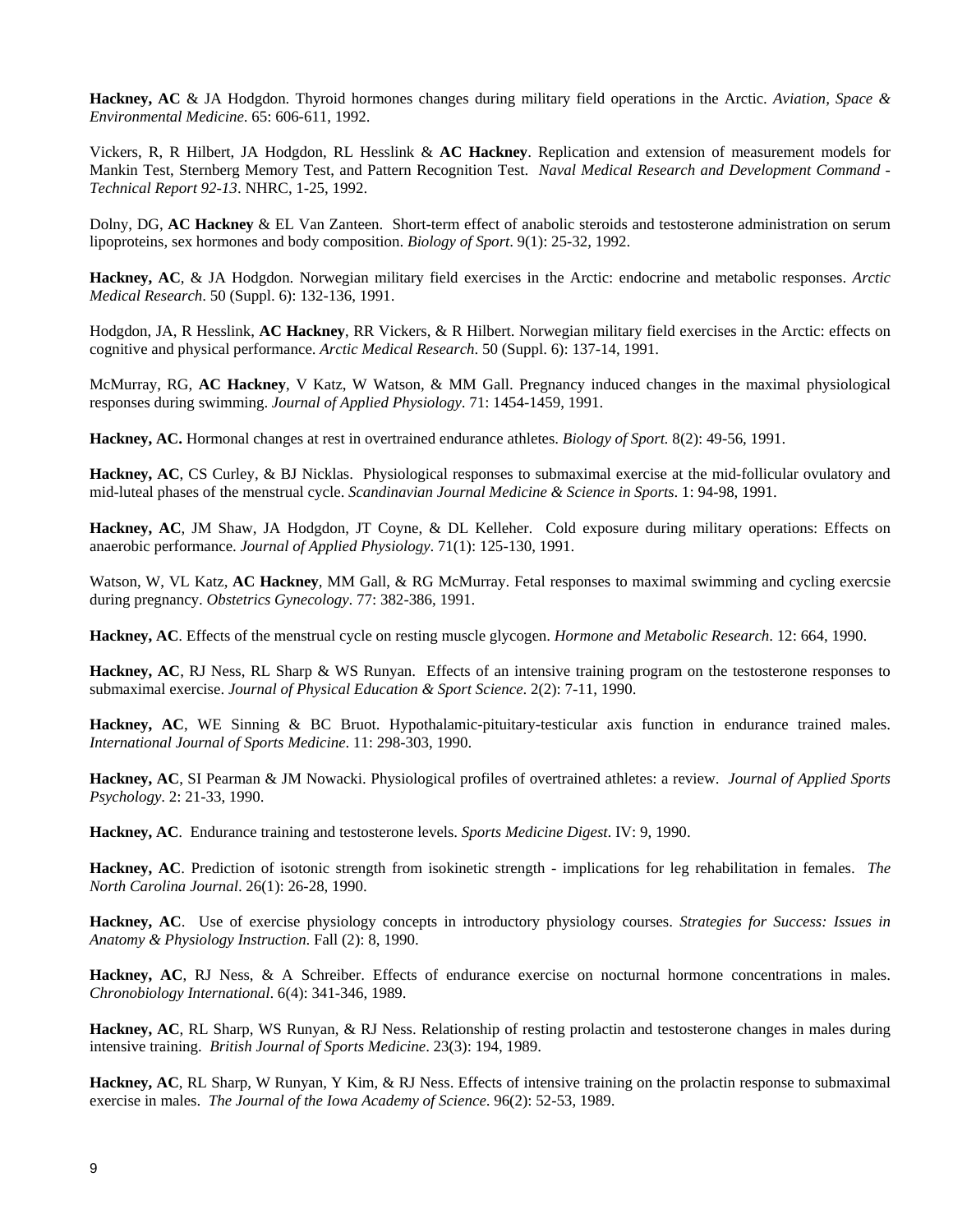**Hackney, AC** Endurance training and testosterone levels. *Sports Medicine*. 8(2):117-127, 1989.

Nicklas, BJ, **AC Hackney**, & RL Sharp. The menstrual cycle and exercise: performance, muscle glycogen, and substrate responses. *International Journal of Sports Medicine*. 10: 264- 269, 1989.

**Hackney, AC**. A simplified version of the Wingate anaerobic power test. *The North Carolina Journal.* 25(2): 18-20, 1989.

**Hackney, AC**, DG Dolny, & RJ Ness. Comparison of reproductive hormonal profiles in select athletic groups. *Biology of Sport*. 5(4): 297-304, 1988.

**Hackney, AC**, WE Sinning, & BC Brout. Comparison of resting reproductive hormonal profiles in endurance trained and untrained men. *Medicine and Science in Sports and Exercise*. 20(1): 60-65, 1988.

Sharp, RL, **AC Hackney**, S. Cain, & RJ Ness. The effect of body hair shaving on the physiological cost of free-style swimming. *Journal of Swimming Research*. 4(1): 9-13, 1988.

Sinning, WE & **AC Hackney**. Relationship among skinfold measures of the lower torso and abdominal fat in athletes. *Research Quarterly for Exercise & Sport*. 17: 335-338, 1986.

**Hackney, AC** & DT Deutsch. Accuracy of residual volume prediction - effects on body composition estimation in pulmonary dysfunction. *Canadian Journal of Applied Sports Science*. 10, 88-93, 1985.

**Hackney, AC**, DT Deutsch & TB Gilliam. Assessment of maximal isometric, isokinetic, and isotonic leg extensor strength in young adult females. *National Strength & Conditioning Association Journal*. 6(4), 28-31, 1984.

## **BOOKS AND BOOK CHAPTERS**

**Hackney, AC** & J Dobridge. Exercise and male hypogonadism: testosterone, the hypothalamic-pituitary-testicular axis and physical exercise. In: S Winter (Ed). *Male Hypogondal Disorders: Contemporary Endocrinology Series*. Humana Publishing. pp. 314-333, 2003.

McMurray, RG, **AC Hackney**. The endocrine system and exercise. In: *Exercise & Sports Science*. Editor, W. Garrett. Williams & Wilkins Publisher. pp. 135-162, 2000.

Mittleman, K **AC Hackney**, G Kamimori, M Ricci & C Zacher. Hormonal responses to resting cold exposure: influence of menstrual cycle phase and gender*. Environemntal Ergonomics VIII*. ISEE, Hodgdon, JA JH Heaney, MJ Buono (editors). Pp. 15-18, 1999.

**Hackney, AC**. Testosterone and reproductive dysfunction in endurance-trained men. In: *Encyclopedia of Sports Medicine and Science*. Fahey, T.D. (ed). The Royal Society of New Zealand. [www.sportsci.org](http://www.sportsci.org/) 1999.

**Hackney, AC**. The neuro-endocrine system, overload training, and regeneration. In: *Ulm International Conference Proceeding: Performance, Overload Training and Regeneration*. M Lehmann et al. (ed). Plenum Press. pp. 173-186, 1999.

Pozos R, D Roberts, **AC Hackney** & SJ Feith. Military schedules vs. biological clocks. *Nutritional needs in cold and highaltitude environments: applications for military personnel in field operation*. Marriott, BM & SJ Carlson (eds.). Institute of Medicine, National Academy of Sciences, National Academy Press, Washington DC. pp. 280-302, 1997.

------, *Recommendations for Research on the Health of Military Women*. Institute of Medicine, National Academy of Sciences, National Academy Press, Washington DC. 1995. (written by committee; sub-committee chair, **AC Hackney**).

------, *Recommendations for Research on the Health of Military Women: Bibliographies*. Institute of Medicine, National Academy of Sciences, National Academy Press, Washington DC. 1995. (written by committee; member, **AC Hackney**).

Orringer, EP, PM Gonzales, **AC Hackney**, SK Jones, EB Hoffman, EE Jacobs & GS Hughes. A phase I study of polymerized bovine hemoglobin (PBH) in adult patients with sickle cell anemia disease not in crisis at the time of study. *Sickle Cell Disease and Thalassaemias: New Trends in Therapy*. 234: 301-302, 1995.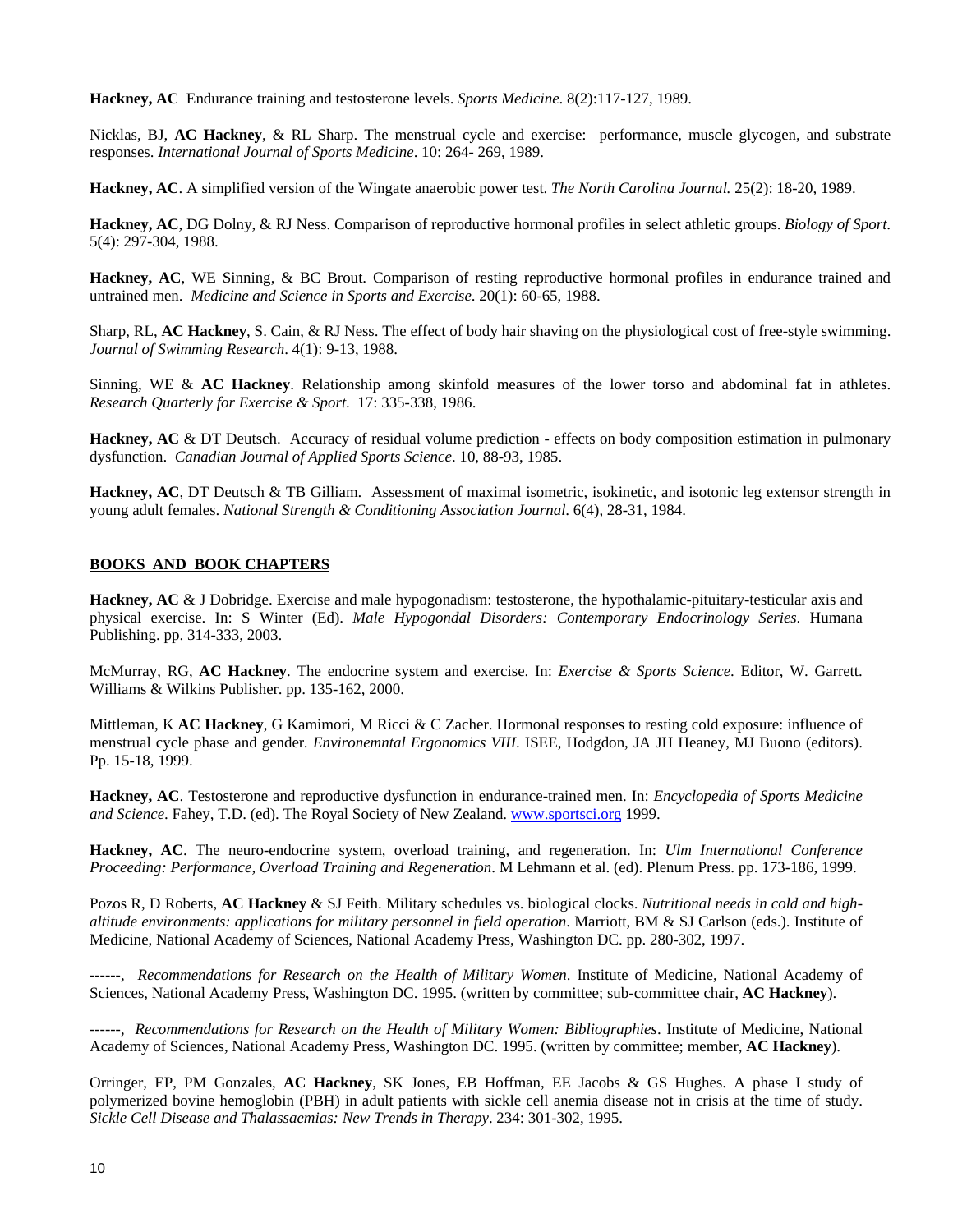Shaw, JM & **AC Hackney**. Psychophysiology in microgravity and the role of exercise. *NASA Workshop on Countering Space Adaptation with Exercise: Current Issues*. National Aeronautics and Space Administration Publication - No. 3252, pp. 205-213, 1994.

Sinning, WE & **AC Hackney**. Body composition by girths and skeletal dimensions in male and female athletes. *1984 Olympic Scientific Congress Proceedings: Perspectives in Kinanthropometry*. J Day (Ed). Human Kinetics, IL, 239-244, 1985.

## **PUBLISHED ABSTRACTS**

D.A. Rubin, R.G. McMurray, J.S. Harrell, A.C. Hackney, D.E. Thorpe, and A.M. Haqq. Insulin resistance and cytokines in adolescents: the roles of weight status and exercise. Pediatric Exercise Physiology Working Group. Proceedings 2007 meeting, pg. 7.

Hill EE, E. Zack, C. Battaglini & A.C. Hackney. Effect of exercise intensity on circulating cortisol. Proceedings of the Southeast American College of Sports Medicine meeting. pp. 6, 2006.

Battaglini C, M Bottaro, C Dennehy, D Barfoot, E Shields, D Kirk, and A.C. Hackney. The effects of resistance training on muscular strength and fatigue levels in breast cancer patients. Proceedings of the Southeast American College of Sports Medicine meeting. pp. 10, 2006.

Brownlee KK & AC Hackney. Relationship between cortisol and androgens in women after prolonged endurance exercise. Medicine & Science in Sports & Exercise. 37(5): S237-238, 2005.

Daly W, CA Seegers, J Dobridge, & AC Hackney. Association of prolactin and testosterone responses to prolonged, exhaustive exercise. Medicine and Science in Sport and Exercise. 34(5): S276, 2002.

Wilson L & AC Hackney. Influence of training on thyroid hormone profiles in women rowers. Proceedings of Southeast American College of Sports Medicine. pp. 4, 2001

Dobridge J, C Williams, W Meyer & AC Hackney. Influence of exercise and transdermal vs. oral estrogen adminstration on circulating estrogen levels. Proceedings of Southeast American College of Sports Medicine. pp. 50, 2001

Lehmann MJ, AC Hackney, JM Steinacker, U Gastmann & H Keizer. New aspects of the endocrinology of the high performance athlete - does leptin have a role in training adaptations? Medicine and Science in Sport and Exercise. 32(5), s206, 2000.

Kozera J, R Stupnicki, & AC Hackney. Heart rate variability in competitive athletes. Medicine and Science in Sport and Exercise. 31(5), s281, 1999.

Gulledge, AS, C Nelson, JT Coyne, & AC Hackney. Alterations in dietary macro-nutrient intake with high altitude - cold exposure. Medicine and Science in Sport and Exercise. 31(5), s190, 1999.

McMurray, RG, VW Brabham, & AC Hackney. Catecholamine responses of pregnant women during aerobic dance and walking. Medicine and Science in Sports and Exercise. 29(5): S4, 1997.

Bailey, SP, HS Case, R Deux, D Evans & AC Hackney. Changes in thyroid hormones and mood during an ultramarathon in the cold. 29(5): S294, 1997.

Hackney AC, CL Fahrner, & TP Gulledge. Basal reproductive hormonal profiles are altered in endurance trained athletes. Exercise in Prevention, Diagnosis, and Therapy of Metabolic Disorders: Symposium Proceedings. CO1: 38, 1996.

Bessinger, RC, RG McMurray & AC Hackney. Exercise and maternal metabolic hormones. Medicine & Science in Sports & Exercise. 28(5): s60, 1996.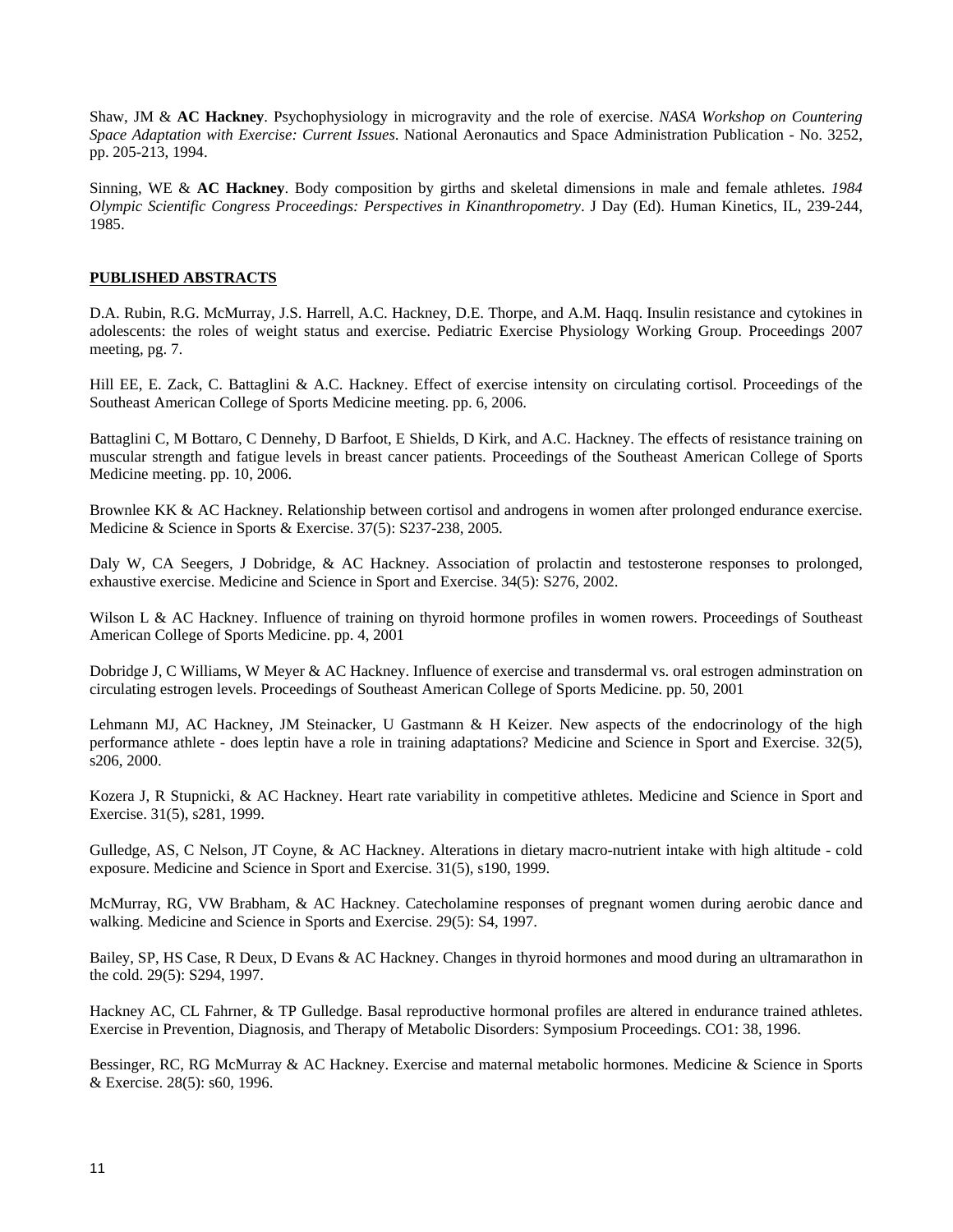Miles, MP, PM Clarkson, C Knight, AC Hackney & RJ Naukam. Leukocyte response to exercise in high and low CK responders. Medicine & Science in Sports & Exercise. 28(5): s93, 1996.

Gulledge, TP & AC Hackney. Reproducibility of low resting testosterone levels in endurance trained men. Medicine  $\&$ Science in Sports & Exercise. 28(5): s118, 1996.

Baker, CF, KW Hohneker & AC Hackney. Female and male differences in functional capacity and pulmonary function after isolation for gene transfer in cystic fibrosis. Proceedings of International Council of Nurses Quadrennial Congress meeting, 1997.

Hackney, AC, W Heizer, E Hoffman, S Jones, D Strayhorn, & EP Orringer. Effects of hydroxyurea administration on the body weight, body composition and exercise performance of patients with sickle cell anemia. Blood. 86 (10), Suppl. 1: 141a, 1995.

McMurray, RG, TK Eubank, & AC Hackney. Nocturnal hormonal responses to weight training. Medicine & Science in Sports and Exercise. 27(5): s216, 1995.

Holliman, SC & AC Hackney. Influence of the menstrual cycle and activity level on dietary fat intake. Nutrition and Biotechnology in Heart Disease and Cancer: Advances in Experimental Medicine and Biology. (Ed. J.B. Longenecker, D. Kritchevsky, & M.K. Drezner, Plenum Press, NY). 369:253, 1995.

Miles, MP, PM Clarkson, HL Keller & AC Hackney. Muscle damage following high force eccentric exercise may cause perturbations in circulating cortisol and interleukin-1B levels. Clinical Science. 87(suppl.) 87-88, 1995.

Eubank, TK, AC Hackney & RG McMurray. Effect of an acute bout of resistance exercise on nocturnal levels of growth hormone. Proceedings of the Southeast American College of Sports Medicine meeting. No. 42, 1995.

Ainsworth, BA, C Berry, M Brown, M Irwin & AC Hackney. Insulin sensitivity, physical activity, and CVD risk factors in african american women. Research Quarterly for Exercise and Sport. 66 (suppl.): 21a, 1995.

Baker, CF, K Hohneker, T Nuttal, V Willi, M Knowles & AC Hackney. Exercise training during isolation for gene transfer in cystic fibrosis. Proceedings Cystic Fibrous Foundation, meeting. 1994

Gonzales, P, AC Hackney, EE Jacobs, GS Hughes & EP Orringer. A phase I/II study of polymerized bovine hemoglobin (PBH) in adult patients with sickle cell disease not in crisis. Blood. 84(10), Suppl. 1:413a, 1994.

Holliman, SC & AC Hackney. Effects of the menstrual cycle phases on macronutrient intake in physical active and inactive women. Journal of the American Dietetic Association. 94(9): A23, 1994.

Shaw, E, S Feith, CT Coyne, B Bales, R Pozos, & AC Hackney. Effects of rapid ascent mountaineering on the body composition of U.S. Marines. The FASEB Journal. 8(4): a298, 1994.

Hackney, AC, S. Feith, & R. Pozos. Thyroid hormone responses to high altitude-cold exposure during mountaineering in the sub-Arctic. Medicine and Science in Sports and Exercise. 26(5): s36, 1994.

Hackney, AC, R Pozos, S Feith & J Seale. Horolezectvi: Spolehlivost ukazatelu hydratace pri stanoveni zmen celkove telesne vody. Medicina Sportiva Bohemica & Slovaca. 3(3): 91, 1994.

Hackney, AC, R Pozos, S Feith & J Seale. Mountaineering: Validity of hydration indices to assess total body water changes. European Journal of Applied Physiology. 69:3 (suppl.): s16, 1994.

Hackney, A.C., S. Feith, & R. Pozos. Thyroid hormone responses to high altitude-cold exposure during mountaineering in the sub-Arctic. Medicine and Science in Sports and Exercise. 26(5): s36, 1994.

Feith, SJ, RS Pozos, DE Roberts, & AC Hackney. Metabolic effects of short-term mountaineering. Avaition, Space and Environmental Medicine. 65(5): 482, 1994.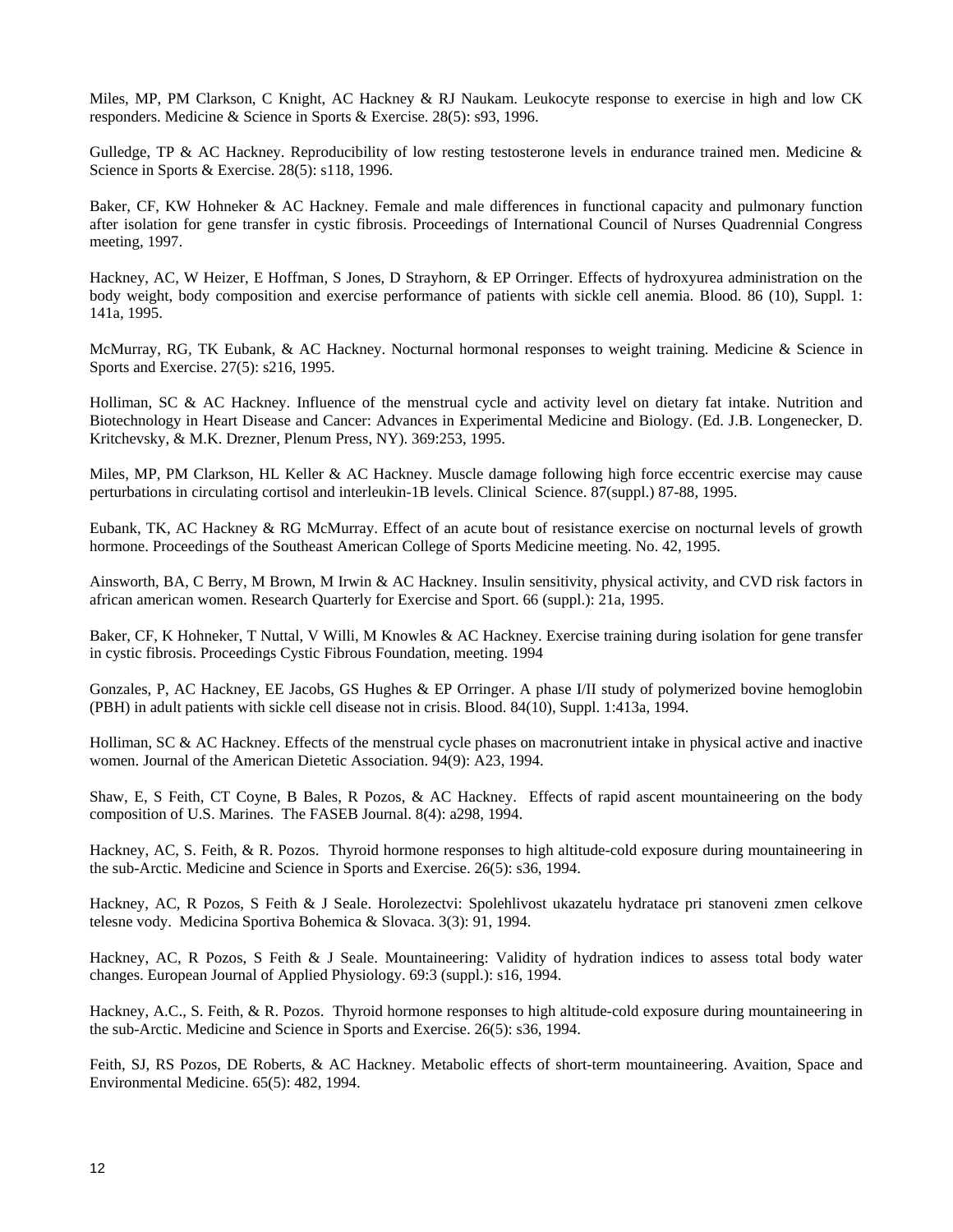Guion, W.K., R.G. McMurray, V.L. Katz, & AC Hackney. Humoral/hormonal responses of pregnant women during walking and aerobic dance. Medicine and Science in Sports and Exercise. 26(5): s119, 1994.

McMurray, R.G., V.L. Katz, M. Poe, & AC Hackney. Aerobic dance during pregnancy. Medicine and Science in Sports and Exercise. 26(5): s119, 1994.

Ainsworth, B.E., M.A. Brown, C.B. Berry, M.L. Irwin, L. Mussulman, & AC Hackney. Physical activity, fat profiles, and insulin sensitivity in african american women. Medicine and Science in Sports and Exercise. 26(5): s121, 1994.

Gulledge, T.P. & AC Hackney. Reproducibility of low resting testosterone levels in endurance trained males. Sports Medicine, Training and Rehabilitation. 5(1): 71, 1994.

Hackney, AC, M. McCracken, and B.A. Ainsworth. Metabolic substrate responses to submaximal exercise in the midfollicular and mid-luteal phases of the menstrual cycle. Sports Medicine, Training and Rehabilitation. 5(1): 67, 1994.

Johnston, K.D. & AC Hackney. Relationship between blood testosterone and body composition in physically active, young adult men. Proceedings of the Southeast Chapter American College of Sports Medicine meeting. 1994.

Brammeier, M, JZ Berend, NA Jones, SC Holliman, & AC Hackney. Effects of the menstrual cycle and diet on the lactate responses to submaximal exercise. International Journal of Sports Medicine. 2(14): 103, 1993.

Gulledge, T, & AC Hackney. Thyroid hormone responses to aerobic and anaerobic exercise. International Journal of Sports Medicine. 2(14): 102-103, 1993.

Berend, JZ, Brammeier, M, NA Jones, SC Holliman, & AC Hackney. Effects of the menstrual cycle and diet on the lactate responses to submaximal exercise. Medicine & Science in Sports & Exercise. 25(5): s192, 1993.

Hardy, CJ, R Helgans, & AC Hackney. The role of aerobic fitness and social support in reactivity to a psychsocial stressor. Proceedings of the 1992 AAASP Meeting. 1992.

Hackney, AC, MR Brammeier, JZ Berend, NA Jones & SC Holliman. Effect of menstrual cycle phase on the glucoseinsulin relationship at rest and exercise. Proceedings of The Institute of Nutrition - The University of North Carolina, 1992.

Hackney, AC, JA Hodgdon & R Hesslink Jr. Effects of sleep deprivation and physical activity on thyroid hormones during military maneuvers in the Arctic. The Physiologist. 35(4): 177, 1992.

Hodgdon, JA, AC Hackney & R Hesslink Jr. Effects of sleep deprivation and physical activity on blood testosterone cortisol levels during military maneuvers in the Arctic. The Physiologist. 35(4): 177, 1992.

Weinert, D, PM Clarkson, & AC Hackney. Cortisol and exercise induced muscle damage. Medicine & Science in Sports & Exercise. 24(5); s54, 1992.

Hackney, AC, MC Premo & RG McMurray. Relationship of testosterone and luteinizing hormone: effects of aerobic vs anaerobic exercise. Medicine & Science in Sports & Exercise. 24(5); s171, 1992.

Hackney, AC & JA Hodgdon. Thyroid hormones changes during military field operations in the Arctic. Proceedings of the Southeast ACSM meeting. 1992.

Hodgdon, JA, R Hesslink & AC Hackney. Cold exposure during military maneuvers: effects of physical activity level sleep deprivation on performance and hydration indexes. The Physiologists. 34(4); 247, 1991.

Hackney, AC, SL Sharp & H Cyren. Influence of the menstrual cycle on glucose-insulin and muscle glycogen responses to endurance exercise. Program of the 8th International Biochemistry of Exercise Meeting. p. 102, 1991.

Floyd, E, AC Hackney, JA Hodgdon, JT Coyne, & DL Kelleher. Endocrine-metabolic responses to military field operations: effects of cold and moderate altitude exposure. The FASEB Journal. 5(4): A393, 1991.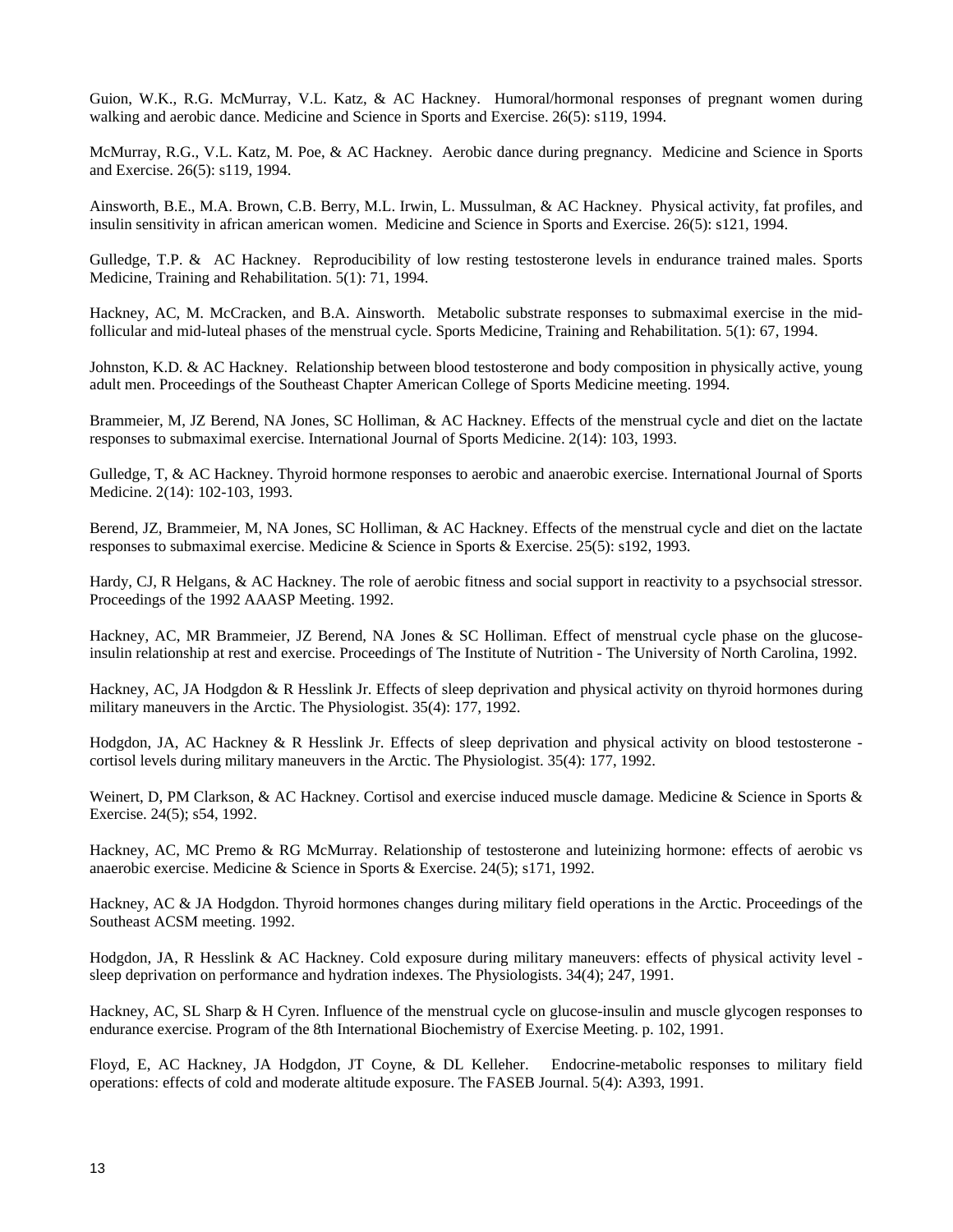Hackney, AC, M Gall, RG McMurray, W Watson, & V Katz. Hormonal markers of maternal-fetal stress reactivity to maximal exercise: comparison of exercise mode. Medicine & Science in Sports & Exercise. 23(4): S170, 1991.

Coyne, JT, G McAninch, R Brownsberger, B Bales, E Shaw, A Kramer, & AC Hackney. High altitude sojourn: effects on body composition. Medicine & Science in Sports & Exercise. 23(4): S52, 1991.

McMurray, RG, AC Hackney, V Katz, M Gall, & W Watson. Pregnancy reduces VO2max and fluid shifts during swimming. Medicine & Science in Sports & Exercise. 23(4): S170, 1991.

Geisler, PR, & AC Hackney. Serum creatine kinase and hydroxy- proline responses and subjective reports of pain as a result of eccentric muscular contractions. Medicine & Science in Sports & Exercise. 23(4): S146, 1991.

Pearman, SI, & AC Hackney. Developemt of a 90 second cycle ergometer test for anaerobic glycolytic power. International Journal of Sports Medicine. 12(2), 252, 1991.

Hackney, AC. Physiological profiles of overtrained athletes. The North Carolina Journal. 27(1): 29, 1991.

Hackney, AC, and JA Hodgdon. Norwegian Arctic field exercises: endocrine and metabolic responses. Arctic Medical Research (suppl.) Proceedings 1991 meeting.

Hesslink, RL, AC Hackney, R Hilbert, R Vickers, and JA Hodgdon. Norwegian Arctic field exercises: cognitive and physical performance. Arctic Medical Research (suppl.) Proceedings 1991 meeting.

Gall, MM, VL Katz, WJ Watson, AC Hackney, & RG McMurray. Fetal responses to maximal swimming and cycling exercise in pregnancy. Proceedings of the Society of Perinatal Obstetricians. 1990.

Hackney, AC. Effects of the menstrual cycle on resting muscle glycogen content. The Physiologist. 33(4): A98, 1990.

Hackney, AC, CS Curley, & BJ Nicklas. Female sex hormone influences on physiological responses to submaximal exercise. Medicine & Science in Sports & Exercise. 22(2): S22, 1990.

Shaw, JM, AC Hackney, DL Kelleher, JA Hodgdon, & JT Coyne. Military field operations in cold weather: effects on anaerobic performance. Medicine & Science in Sports & Exercise. 22(2): S38, 1990.

Watson, WJ, RG McMurray, AC Hackney, VL Katz, & M Gall. Fetal responses to maximal maternal exercise in pregnancy. Medicine & Science in Sports & Exercise. 22(2): S22, 1990.

Hackney, AC, RL Sharp, WS Runyan & RJ Ness. Hormonal changes with exercise training: effect of a dietary protein supplement. The FASEB Journal. 4(4): A863, 1990.

Hackney, AC, DL Kelleher, & JA Hodgdon. Sustained military operations at moderate altitude: effects on aerobic and anaerobic performance. The Physiologists. 32(4): 222, 1989.

Kelleher, DL, AC Hackney, & JA Hodgdon. Military operations at moderate altitude: effects on total body water. The Physiologists. 32(4): 222, 1989.

Hackney, AC, RJ Ness, and A Schreiber. Effects of exercise on noctural hormone release. Medicine & Science in Sports & Exercise. 21(2): S36, 1989.

Sharp, RL, RJ Ness, AC Hackney, and SW Runyan. Compatibility of aerobic and anaerobic adaptations to training in man. Medicine & Science in Sports & Exercise. 21(2): S76, 1989.

Hackney, AC, DG Dolny, & RJ Ness. Comparison of reproductive hormonal profiles in athletic and non-athletic males. The North Carolina Journal. 17: 22, 1989.

Hackney, AC, RL Sharp, WS Runyan, Y Kim, & RJ Ness. The effects of combined aerobic-anaerobic training on post exercise nitrogen excretion. Proceedings of the 7th International Biochemistry of Exercise Meeting. Canadian Journal of Sports Sciences. 13(2): 14P, 1988.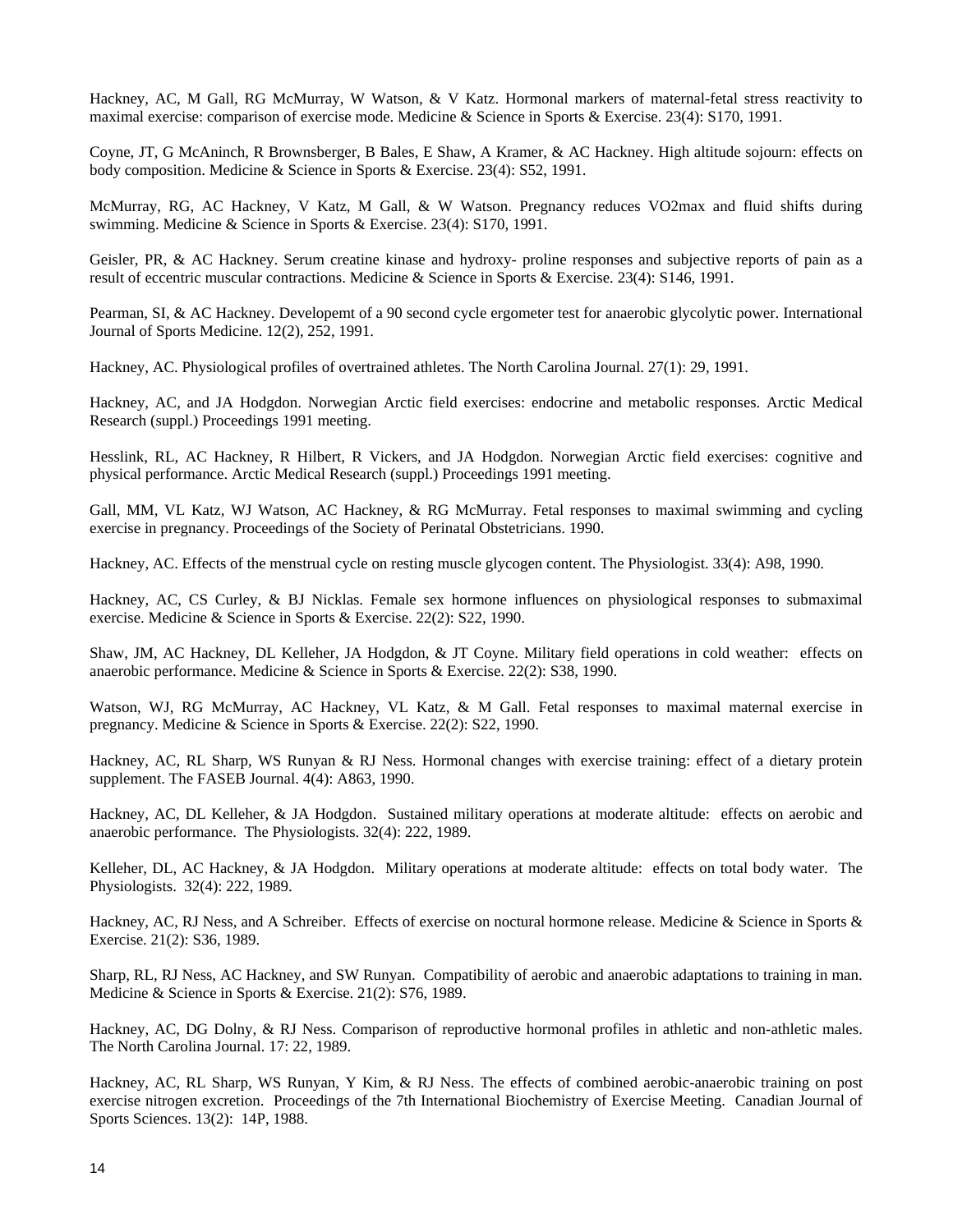Hackney, AC, RL Sharp, W Runyan, Y Kim, & RJ Ness. Effects of intensive training on the prolactin response to submaximal exercise in males. The Journal of the Iowa Academy of Science. 95(1): A54, 1988.

Hackney, AC, WE Sinning, & BC Brout. Comparison of reproductive hormonal profiles at rest and during exercise in endurance trained and untrained males. Canadian Journal of Sports Sciences. 12(3): 10P, 1987.

Sharp, RL, AC Hackney, S Cain, & RJ Ness. The effect of shaving body hair on blood lactate responses to submaximal 200 yd. free-style swimming. Proceedings of the VIIth World FINA Medical Congress. 1987.

Hackney, AC, & WE Sinning. Effects of chronic endurance exercise training on reproductive hormonal profiles. Journal of Andrology. 8(1):P33, 1987.

Hackney, AC, WE Sinning, & BC Bruot. Hypothalamic-pituitary-testicular function of endurance trained and untrained males. Medicine & Science in Sports & Exercise. 19(2):S9, 1987.

Dolny, DG & AC Hackney. Effect of self-administered anabolic steroids and testosterone on select hormones and body composition. Medicine & Science in Sports & Exercise. 19(2): S9, 1987.

Dolan, PL, AC Hackney, & PWR Lemon. Importance of hydration on protein catabolism estimates made from urea measures. Medicine & Science in Sports & Exercise. 19(2): S33, 1987.

Sherman, BA, AC Hackney, RA Monstari & J Butenyski. The effects of fitness programs on the somatotype of law enforcement officers. Canadian Journal of Applied Sports Sciences. 11(3):P39, 1986.

Hackney, AC, WE Sinning & KD Little. Estimating residual volume of male athletes for body density. Abstracts of Research Papers 1986 AAPHERD Convention. (Ed.) Franks BD. pp. 232, 1986.

Little, KD, WE Sinning & AC Hackney. Estimating residual volume of female athletes for body denisty. Abstracts for Research Papers 1986 AAHPERD Convention. (Ed.) Franks BD. pp. 42, 1986.

Sinning, WE & AC Hackney. Relationships among skinfold measures of the lower torso and abdominal fat in athletes. Abstracts of Research Papers 1986 AAHPERD Convention. (Ed.) Franks BD. pp. 39, 1986.

Hackney, AC & WE Sinning. The effects of wrestling training on reporductive hormones. Medicine & Science in Sports & Exercise. 18, 200, 1986.

Hackney, AC, WE Sinning, KD Little, KA Consolo. Blood and urine profile changes in wrestlers with weight cutting. Canadian Journal of Applied Sports Sciences. 19(9), 13P, 1985.

Hackney, AC, & DT Deutsch. Cross-validation of residual volume prediction equations used in body composition estimation of pulmonary dysfunction patients. Medicine & Science in Sports & Exercise. 16(2), 220, 1984.

Hackney, AC & DT Deutsch. Factor analysis validation of parameters used in pulmonary function classification models. Canadian Journal of Applied Sports Sciences. 9(4), 16P, 1984.

Hackney, AC, DT Deutsch & TB Gilliam. Interrelationship of isometric, isokinetic, and isotonic leg extensor strength in young adult females. Canadian Journal of Applied Sports Sciences. 8(4), 209, 1983.

Gilliam, TB & AC Hackney. Normative pre-employment isokinetic strength standards in manual labors. Canadian Journal of Applied Sports Sciences. 8(4), 222, 1983.

## **GRANTS AND RESEARCH FUNDING**

Principle investigator: Research Grant - Funding Agency: UNC Institute on Aging \$7,000. Cytokine response in cancer patients undergoing chemo-therapies and physical exercise. 2007-2008 (Funded).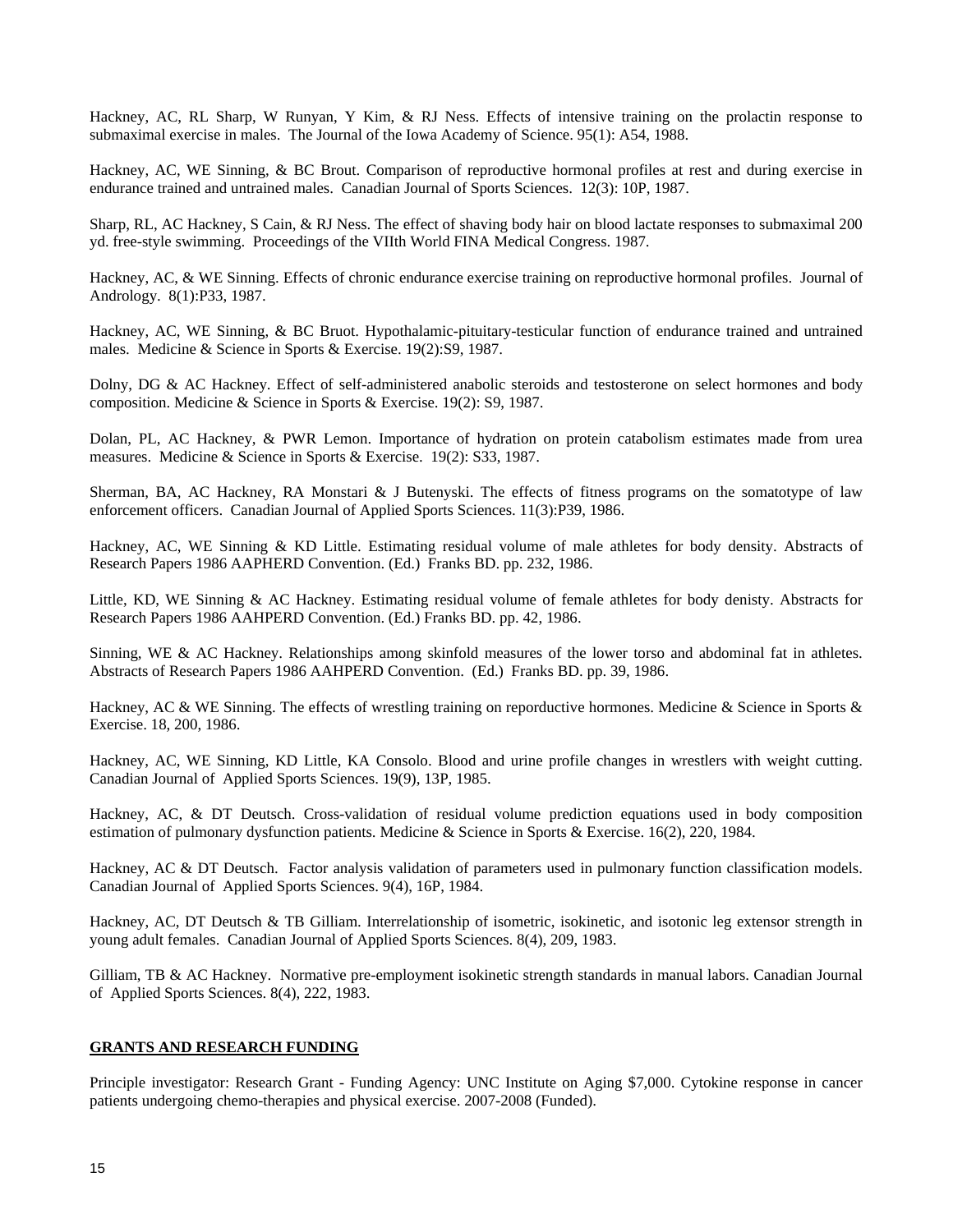Co-investigator: Research Grant - Funding Agency: NIH \$11,504,000. "Prevention of Type II diabetes in youth and adolescents – STOPPT2D Project". Dr. J Harrell, PI. 2002-2007 (Funded).

Co-investigator: Research Grant - Funding Agency: Dept. of Defense. \$1,233,000. "Soft tissue damage in US Navy special forces during operational maneuvers". Dr. J Hodgdon, PI. 2000-2005 (Funded).

Award Recipient: Education grant – Funding Agency: United Nations & European Union . \$4,300. "Physiology education in the Allied Health fields – Pristina, Kosovo". 2003 (Funded).

Co-investigator: Research Grant - Funding Agency: NIH Pilot Grant. \$10,000. "Influence of exercise on depression in low income mothers". Dr. L Beeper, PI. 2001-2002 (Funded).

Co-investigator: Research Grant - Funding Agency: Tap Pharmaceuticals Inc. and UNC School of Medicine GCRC. \$32,000. "Estrogen uptake in post-menopausal women who exercise". 1999-2000 (Funded).

Award Recipient: Research/Teaching Grant - Funding Agency: Fulbright Commission - U.S. Information Agency. \$30,250. "Exercise physiology and endocrinology - advanced perspectives". 1997-98 (Funded).

Co-investigator: Research Grant – Funding Agency: UNC School of Medicine. \$5,000. "Estrogen and the beta-endorphin response to exercise in women". 1997-98 (Funded).

Principle Investigator: Research Grant - Funding Agency: UNC Institute of Nutrition. \$4,500. "Testosterone and the relationship to markers of bone turnover". 1997-98 (Funded).

Award Recipient: Lutpon Teaching Grant Award - Funding Agency UNC College of Arts & Sciences. \$5,000. "Teaching and development of a undergraduate human physiology for the allied health". 1997 (Funded).

Fellowship: International Travel Fellowship - Funding Agency American Physiology Society. \$1,000. "Lectureship award to present at the International Physiological Society meeting in Russia". 1997 (Funded).

Co-trainer/co-investigator. Education Grant - Funding Agency: National Institute of Health, Washington, DC. \$282,292. "Training grant for doctoral students in the nutritional sciences". 1992-96 (Funded).

Principle investigator: Research-Scholarly Grant - Funding Agency: UNC College of Arts & Sciences. \$900. "Basal testosterone concentrations in endurance trained men - analysis and reviews". 1995-96 (Funded).

Principle Investigator: Research Grant - Funding Agency: UNC Institute of Nutrition. \$3,000. "Binge eating: physiological and pyschological charateristics of obese and non-obese binge eaters". 1995-96 (Funded).

Co-investigator. Research Grant - Funding Agency: Institute of Nutrition, Dept. of Nutrition - UNC-CH. \$10,000. "Obese and non-obese binge eaters: Physiological and psychological characteristcs". 1995-96 (Funded).

Co-investigator. Research Grant - Funding Agency: Cato Research Ltd./Upjohn Phram. Inc. \$163,975. "Effect of HBOC-201 in sickle cell patients not in crisis". 1994-95 (Funded).

Co-investigator. Research Grant - Funding Agency: National Inst. Health. \$2,200,200. "Multi-center study of Hydroxyurea in patients with Sicke Cell Anemia". Ancillary study, co-principle investigator. \$87,500. "Exercise capacity of sickle cell patient on hydroxy-urea". 1992-95. (Funded).

Co-investigator. Research Grant – Funding Agency: Dept. of Defense. \$55,000. "Effects of carbon monoxide exposure on the cardiac response to controlled exercise over a range of 0-20% carboxyhemoglobin". 1992-1995. (Funded).

Principle Investigator: Research Grant - Funding Agency: UNC University Research Council. \$1,000. "Effects of the menstrual cycle on the physiological responses to exercise". 1994-95 (Funded).

Principle Investigator: Research Grant - Funding Agency: UNC Institute of Nutrition. \$2,000. Effects of pregnacy on the protein dietary requirements of exercising women. 1993-94 (Funded).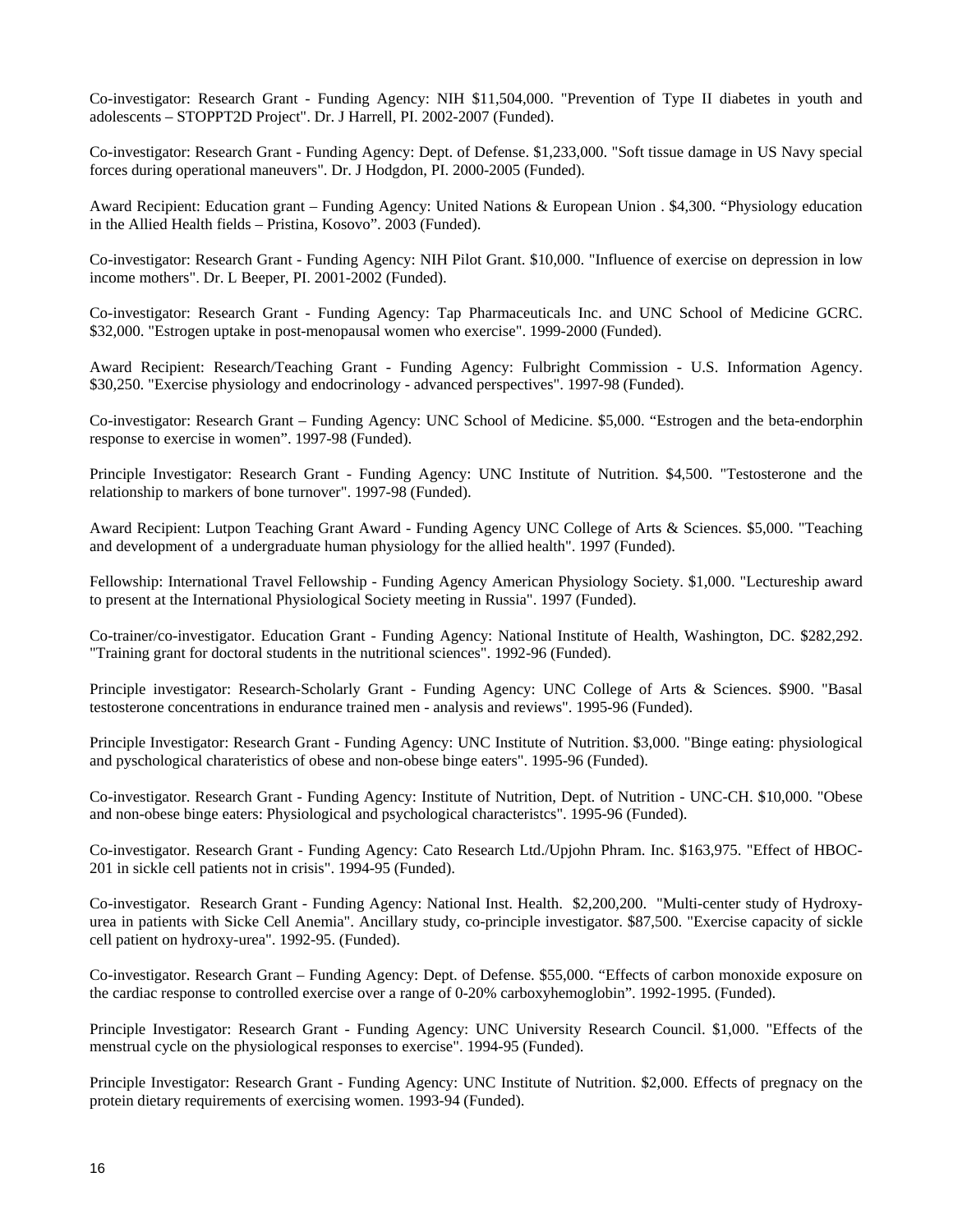Co-investigator. Research Grant - Funding Agency: Research Triangle Institute. \$115,911. "Effects of carbon moxide during controlled exercise". 1992-93. (Funded).

Principle Investigator. Research Grant - Funding Agency: U.S. Navy Medical Research and Development Command. \$4,655. "Stress responses in military personel during high altiude exposure in the Arctic". 1993. (Funded).

Principle Investigator. Research Grant - Funding Agency: U.S. Navy Medical Research and Development Command. \$13,600. "Hormonal stress reactivity in military personel during basic training". 1993. (Funded).

Principle Investigator. Research Grant - Funding Agency: University Research Council UNC. \$2,500. "Effects on Arctic cold exposure on the thyroid hormone responses in humans". 1991. (Funded).

Principle Investigator. Research Grant - Funding Agency: Institute of Nutrition. \$3,000. "Effects of the menstrual cycle on metabolsims at rest and during exercise". 1991. (Funded).

Principle Investigator. Research Grant - Funding Agency: U.S. Navy Medical Research and Development Command. \$35,755. "Stress responses in military personel during Arctic field operations". 1991. (Funded).

Principle Investigator. Research Grant - Funding Agency: U.S. Navy Medical Research and Development Command. \$13,728. "Stress reactivity in military personel during intensive physical strain". 1990-91. (Funded).

Principle Investigator. Research Grant - Funding Agency: IBM Faculty Development award (UNC-CH). \$3,000. "Menstrual cycle hormonal influences on metabolism". 1990. (Funded).

Principle Investigator. Publication Grant - Funding Agency: University Research Council award (UNC-CH). \$700. "Menstrual cycle and muscle glycogen metabolism". 1990. (Funded).

Research Associate. Research Grant - Funding Agency: Proctor & Gamble, Cincinnati, OH. \$10,000. "Nutritional practices of humans during intensive resistance training programs". 1990. (Funded - Stedman Nutritional Research Center, Duke University).

Co-investigator. Research Grant - Funding Agency: Naval Health Research Center, San Diego, CA. \$10,000. "Denali: Effects of extreme cold-hypoxia on human performance". 1990. (Funded).

Co-investigator. Research Grant - Funding Agency: Ciba-Geigy, Newark, NJ. \$130,000. "Use of Diclofenac to reduce muscle inflammation and delayed-onset muscle soreness". 1989-90. (Funded - Duke University Dept. of Anesthesiology).

Principle Investigator. Research Grant - Funding Agency: National Inst. Health UNC Biomedical Research Support Grant. \$3,400. "Stress responses in U.S. Marines during military operations". 1989-90. (Funded).

Principle Investigator. Research Grant - Funding Agency: U.S. Navy Medical Research and Development Command. \$65,037. "Stress responses in military personel during field operations in cold and moderate altitude". 1989-91. (Funded).

Principle Investigator. Research Fellowship - Funding Agency: NASA and Texas A & M Research Foundation. \$10,000. "Overtraining and long term exposure to space flight". 1989. (Funded).

Principle Investigator. Research Grant - Funding Agency: UNC University Research Council UNC. \$2,615. "Effects on exercise intensity on protein catabolism". 1989. (Funded).

Principle Investigator (Jointly). Research Grant - Funding Agency: National Inst. Health UNC Biomedical Research Support Grant. \$14,500. "Psycho-physiological profiles of athletes". 1988-89. (Funded).

Principle Investigator. Research Grant - Funding Agency: U.S. Navy. Medical Research and Development Command. \$30,000. "Assessment of Cold Weather Performance". 1989. (Funded).

Principle Investigator. Research Fellow - Funding Agency: U.S. Navy Medical Research and Development Command and American Society of Engineering Education. \$10,000. "Cold Weather Performance Decrement". 1988. (Funded).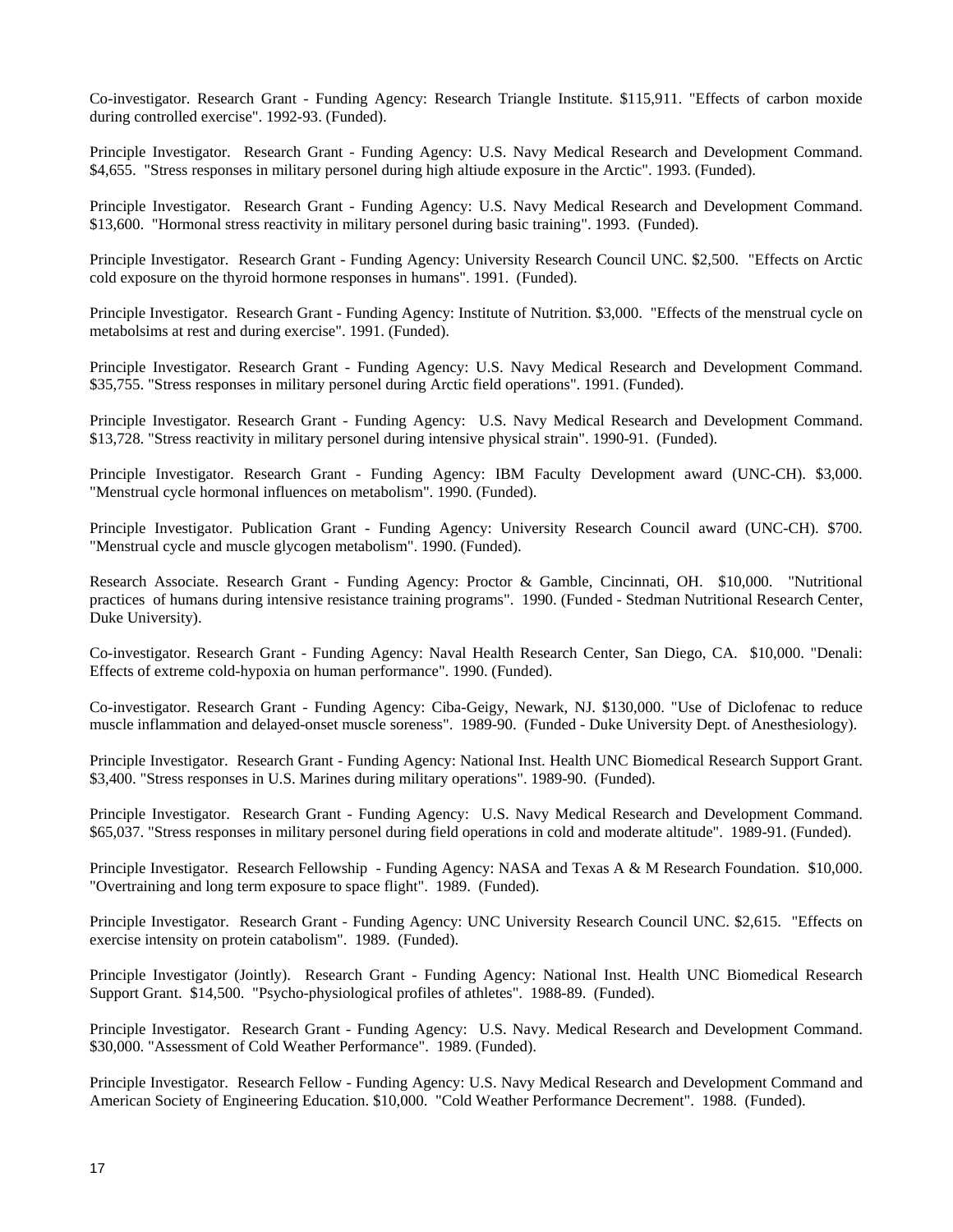Principal Investigator. Research Grant - Funding Agency: National Inst. Health UNC Biomedical Research Support Grant. \$15,000. "Biochemical Analyses of Stress Reactivity Markers". 1988- 1989. (Funded).

Principal Investigator. Research Grant - Funding Agency: National Inst. Health ISU Developmental Funds. \$2,700. "Circadian Hormonal Release and Exercise". 1988. (Funded).

Principal Investigator. Research Contract - Funding Agency: Cambridge Diagnostics. \$600. "Comparison of human insulin assays". 1987-1988. (Funded).

Co-investigator. Research Grant - Funding Agency: Campbells Research Inst. \$15,200. "Effects of pectin ingestion upon the glucose and insulin responses to exercise". 1987-1988. (Funded).

Principal Investigator. Research Grant - Funding Agency: National Inst. Health. \$350,000. "Exercise and the hypothalamic-gonadal axis in males". 1987. (Approved, funding unavailable).

Principal Investigator. Research Grant - Funding Agency: ISU Achievement Foundation. \$1,800. "Training and the hypothalamic- pituitary-gonadal axis". 1987. (Funded).

Principal Investigator. Research Grant - Funding Agency: Adade Lab. Inc., Diagnostic Products Corp., and Sigma Xi Soceity. \$4,270. "Menstrual cycle effects on the exercise performance". 1987. (Funded).

Principal Investigator. Research Grant - Funding Agency: Iowa American Heart Assoc., \$8,750. "Effects of hypogonadism on the serum lipids of endurance trained males." 1986. (Approved, funding unavailable).

Principal Investigator. Research Grant - Funding Agency: Diagnostic Products Corp. and Travenol-Genentech Diagnostics Corp., \$7,500. "Hormonal profiles of endurance athletes." 1985-86. (Funded).

## **PROFESSIONAL PRESENTATIONS**

Symposium Speaker: Ciencias del Deporte y del Ejercicio Conference, IUACJ Montevideo, Uruguay, 2008. Sports Nutrition and Performance: Protein, CHO, Fluids, and Overtraining in Athletes and Exercisers (Invited series of 4 lectures).

Symposium Speaker: Women in Sports Conference, IUACJ Montevideo, Uruguay, 2008. Metabolic influences of estrogen on metabolism and performance in women. (Invited lecture).

Research Seminar, Dept. of Kinesiology, California State University-Fullerton, 2008. Influence of estrogen on muscle metabolism. (Invited lecture).

Lecture, Dept. of Kinesology, California State University-Fullerton, 2008. Cardiovascular adjustments with exercise. (Invited teaching lecture).

Seminar, Institute on Aging, University of North Carolina, 2007. Cancer cachexia and physical exercise. (Invited seminar).

Public Lecture, Instituto Universitario ACJ, Montievideo, Uruguay, 2007. Obesity, nutrition and physical activity. (Invited public lecture).

Seminar, Instituto Universitario ACJ, Montievideo, Uruguay, 2007. Nutritionalh aid to human performance. (Invited seminar).

Tutorial Lecture, Southeast American College of Sports Medicine, 2007. Hormonal regulation of lipid metabolism: implications with obesity. (Invited address).

International Congress on Sports Medicine, Krakow Poland, 2006. Stress and the neuroendocrine system - influence of exercise. (Invited keynote address).

Seminar, Medical College, Jagiellonian University, Krakow Poland, 2006. The neuroendocrine role in obesity. (Invited presentation).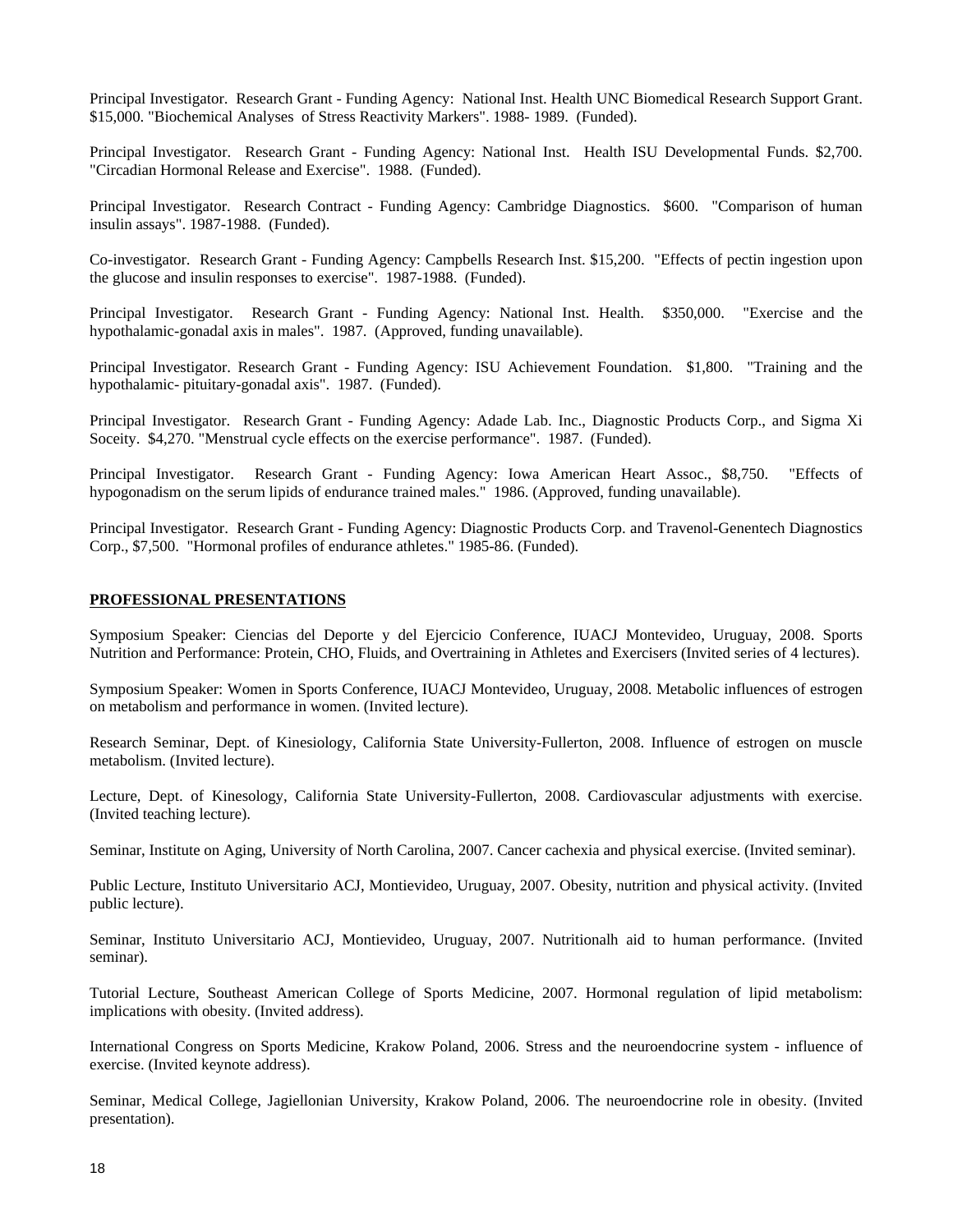American Collge of Sports Medicine, Denver, CO, 2006. Adrenergic influences on the hormonal responses to exercise. (Free communication).

Winter Olympic Symposium and Conference, Turin Italy, 2006. Exercise and the neuroendocrine responses of adults and children. (Invited keynote address).

Uruguay College of Physical Education, Monteviedio Uruguay, 2005. Exercise training and adaptation - the dangers of overtraining. (invited lecture).

Uruguay Diabetes Association, Monteviedio Uruguay, 2005. Obesity: the role of exercise in management and prevention (Keynote speaker).

Uruguay Training Center, Punta de Lesta Uruguay, 2005. Sports training and the Overtraining Syndrome. (Keynote address).

National ACSM meeting. Indianaolos, IN 2004. Stress and the neuroendocrine system: exercise training influences. (Keynote address - symposium).

International Conference on Public Health in Eastern Europe, Krakow Poland, 2003. Public health issues in the USA and curriculum in higher education. (Invited free communication).

International Conference on Performance Incompetence, Ulm, Germany, 2001. Thyroid hormones, exercise stress and training. (Invited symposium).

National ACSM meeting. Indianapolis, IN, 2000. Endocrinology in human exercise studies: uses, concerns, and limitations. (Invited symposium).

National ACSM meeting. Indianapolis, IN, 2000. Use of New aspects of the endocrinology of the high performance athlete - Leptin and the thyroidal axis. (Tutorial lecture).

National Athletic Trainers Association meeting. Nashville, TN, 2000. The effect of exercise on the endocrine system. (Invited symposium).

Polish Society of Sports Medicine, Poznan, Poland, 1999. Theroies to the development of overtraining in elite athletes. (Keynote speaker).

Institute of Exercise Biology, Tartu, Estonia, 1998. The hypothalamic-pituitary-gonadal axis and exercise. (Invited seminar).

Faculty of Exercise Science, Tartu, Estonia, 1998. Regeneration and the neuro-endocrine system. (Invited seminar).

Institute of Physical Education, Kaunas, Lithuania, 1998. Statistical techniques for use in human experimental research. (Invited seminar).

Dept. of Physiology-Biochemistry, Institute of Physical Education, Kaunas, Lithuania, 1998. Hormonal response following a bout of acute, stressful exercise. (Invited seminar).

Institute of Sport, Warsaw, Poland, 1998. Hormonal responses during short and long-term recovery from exercise training. (Invited seminar).

Polish National Conference on Sports Medicine, Kyrnica, Poland. The neuro-edocrine system and the recovery from exercise training. (Keynote speaker).

Academy of Physical Education, Krakow, Poland, 1998. Future research directions in exercise endocrinology. (Invited lecture).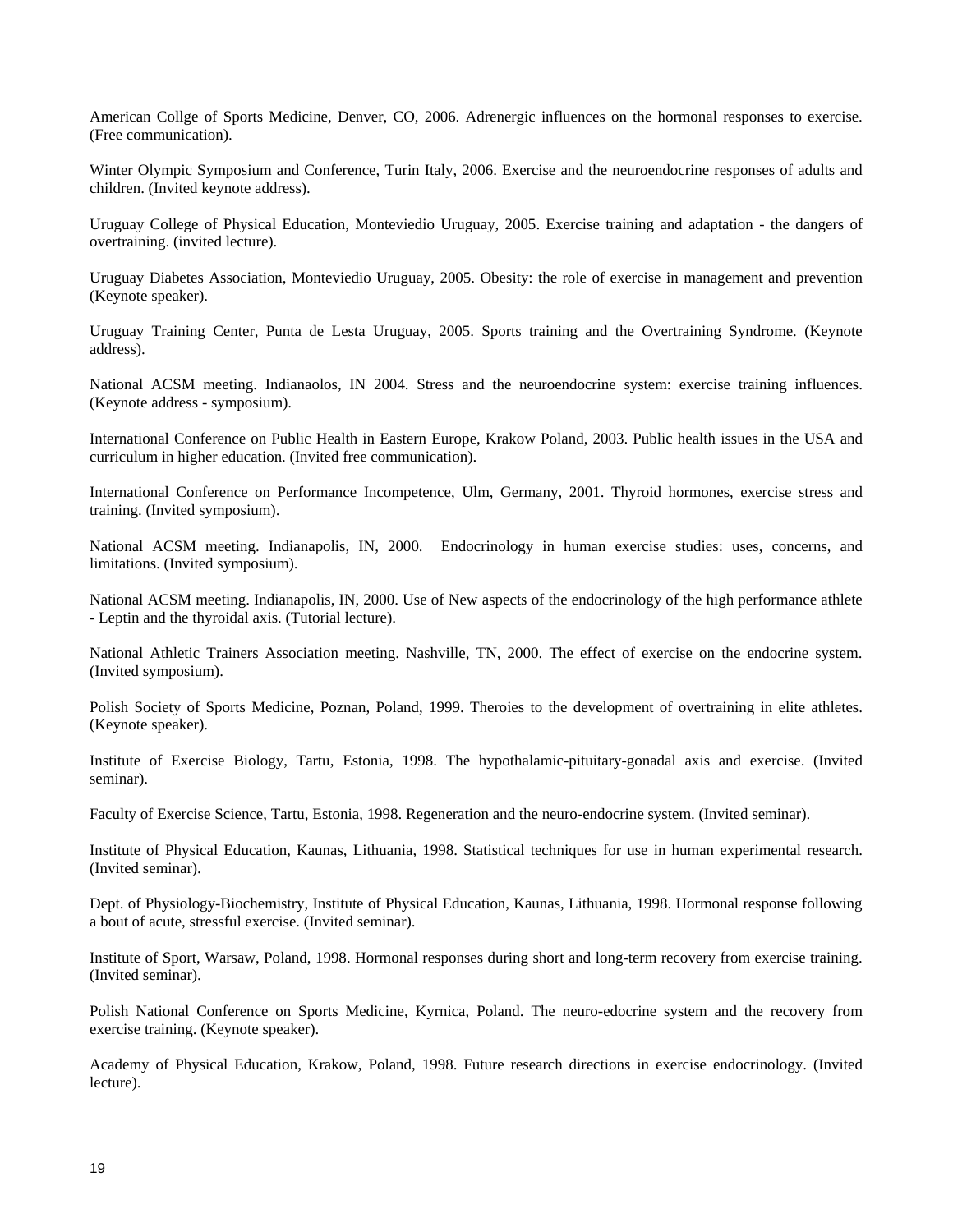Dept. of Physiology-Biochemistry, Institute of Physical Education, Kaunas, Lithuania, 1998. Testosterone response to exercise training. (Invited seminar).

Workshop on Fatigue, Training & Overtraining in Athletes, Ulm, Germany, 1997. Neuro-endocrine system and regeneration. (Keynote speaker).

Purdue University, Layette, IN, USA, 1997. Metabolic implications of hypothalamic-pitiutary-gonadal axis changes with exercise training. (Invited seminar).

Arizona State University, Tempe, AZ, USA, 1997. Metabolic implications of testosterone and estradiol with respect to exercise training. (Invited seminar).

Workshop of Overtraining in Athletes, Ulm, Germany, 1996. Endocrine responses to Overtraining - Discussion Respondent. (Invited seminar).

Institute of Sport, Warsaw, Poland, 1996. Hormonal adaptations to exercise training. (Invited lecture).

Southeast American College of Sports Medicine meeting. Chattanooga, TN, USA, 1996. The male reproductive system and exercise training. (Invited tutorial lecture).

University Exeter, Dept. of Sport Sciences Seminar, Exeter, United Kingdom, 1996. Influences of exercise on the hormonal system in men (Invited lecture).

Oregon State University, Dept. of Exercise Science Seminar, Corvalis, OR, 1995. Reproductive hormone responses to exercise and exercise training in men (Invited seminar).

American Society of Hematology meeting, Seattle, WA, 1995. Effects of hydroxurea on the body weight, body composition, and exercise perforamce of patients with sicke cell anemia.

Southeast American College of Sports Medicine meeting. Lexington, KY, USA, 1995. Effects of weight loss aids on lipid metabolism. (Invited symposia).

American College of Sports Medicine national meeting. Indianapolis, IN, USA, 1994. Effects of exercise on the male reproductive system. (Invited clinical lecture).

Charles University, Exercise Seminar, Prague, Czech Republic, 1994. Exercise and the hypothalamic-pituitary-gonadal axis (Invited seminar).

Institute of Sport, Seminar, Warsaw, Poland, 1994. The hypothalamic-pituitary-testicular axis and exercise. (Invited lecture).

Academy of Physical Education, Seminar, Poznan, Poland, 1994. The hypothalamic-pituitary-ovarian axis and energy substrate production. (Invited lecture).

Polish Society of Biochemistry Meeting, Seminar, Gdansk, Poland, 1994. The male reproductive system and endurance exercise. (Invited lecture).

National American College of Sports Medicine meeting. Indianapolis, IN, USA, 1994.Thyroid hormone responses to high altitude-cold exposure during mountaineering in the sub-Arctic.

Czech Society of Sports Medicine International Congress. Nymburk, Czech Republic, 1994. Mountaineering: Hydration indices assessing total body water changes.

University of North Carolina - Dept. of Nutrition 1994. Chapel Hill, NC. Effects of estrogens on carbohydrate - lipid metabolism. (Invited Seminar).

The Institute of Nutrition - UNC-CH Research Symposium, 1993, Chapel Hill, NC. Effect of menstrual cycle phase on the blood lactate responses to exercise.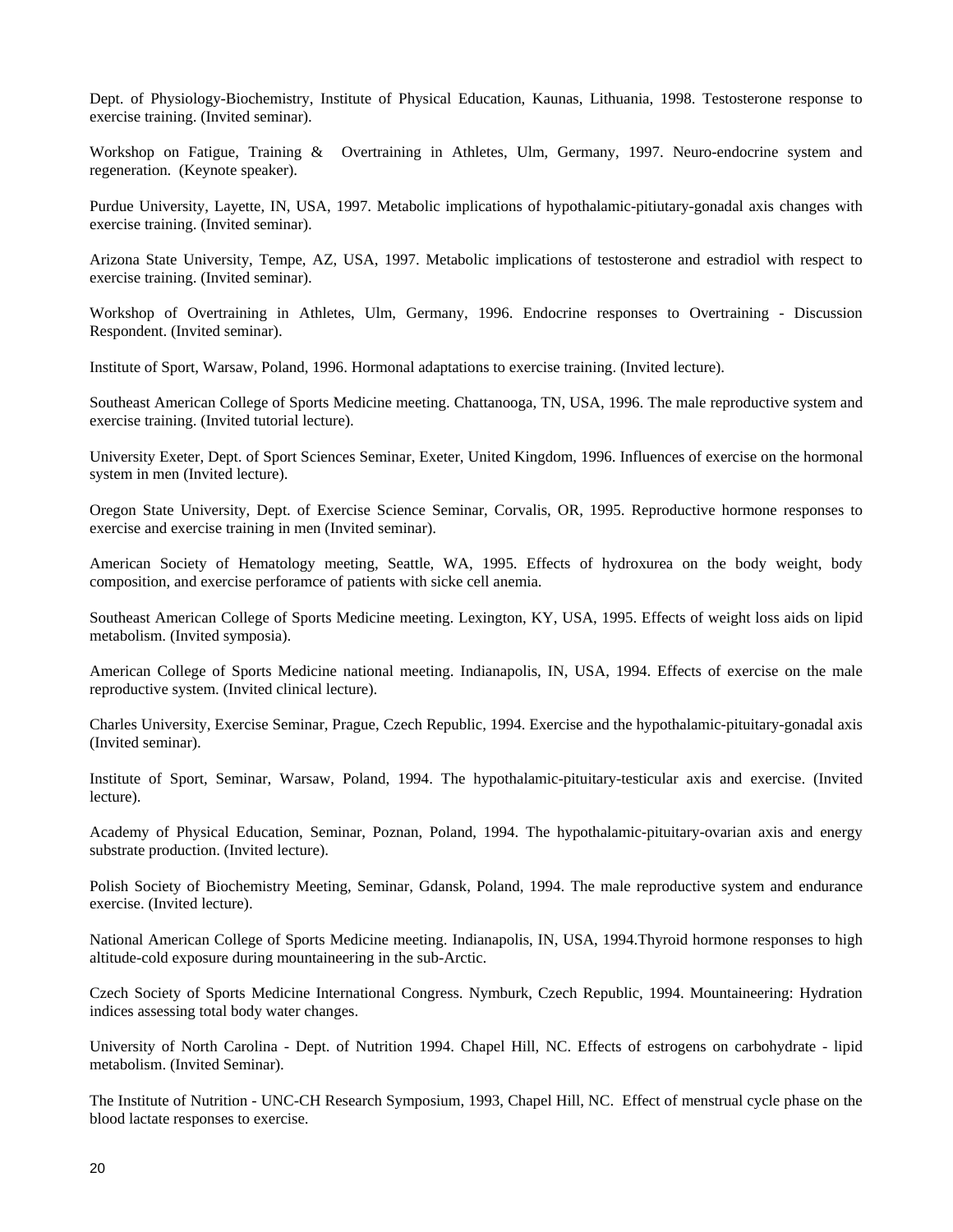Dept. of Digestive Disease, UNC Hospitals & School of Medicine, 1993. Chapel Hill, NC. Effects of exercise on protein metabolism. (Invited Seminar).

Arizona State University - Exercise Science Institute 1993. Tempe, AZ. Effects of exercise on the hypothalamic-pituitarygonadal axis in males. (Invited Seminar).

Dept. of Cognitive-Psychophysiology (Naval Health Research Center) 1993. San Diego, CA. Endocrine stress reactivity in males in response to physical activity. (Invitited Seminar).

UNC Medical School - Department of Biochemistry 1992. Chapel Hill, NC. Nutritional Biochemistry: Exercise and carbohydrate - protein metabolism (Invited Lecture).

The Institute of Nutrition - UNC-CH Research Symposium, 1992. Effect of menstrual cycle phase on the glucose-insulin relationship at rest and exercise.

National APS 1992. Colorado Springs, CO. Effects of sleep deprivation and physical activity on thyroid hormones during military maneuvers in the Arctic.

National ACSM 1992. Dallas, TX. Relationship of testosterone and luteinizing hormone: effects of aerobic vs anaerobic exercise.

UNC Medical School - Department of Physiology 1992. Chapel Hill, NC. Anabolic steroids: Clinical correlations (Invited Lecture).

SEACSM 1992. Alburn, AL. Thyroid hormones changes during military field operations in the Arctic.

Mountain Allied Health Education Center - Sports Nutrition Symposium 1991. Asheville, NC. Protein Needs of the Athlete (Invited Symposia).

Proceedings of the 8th International Biochemistry of Exercise Meeting 1991. Nagoya, Japan. Influence of the menstrual cycle on glucose-insulin and muscle glycogen responses to endurance exercise.

National ACSM 1991. Orlando, FL. Hormonal markers of maternal- fetal stress reactivity to maximal exercise: comparison of exercise mode.

Dept. Nutrition, Food & Movement Science 1991. Florida State Univ., Tallahassee Florida. The hypothalamic-pituitarygonadal axis and physical exercise: metabolic implications (Invited Colloquium).

UNC School of Public Health - Sports Nutrition Conference 1991. Chapel Hill, NC. Protein Needs of the Athlete (Invited Symposia).

Sport Psychology Departmental Seminar - UNC-CH 1991. Chapel Hill, NC. Environmental influences on the psychophysiological responses to prolonged physical strain (Invited Seminar).

UNC Medical School - Department of Physiology 1991. Chapel Hill, NC. Anabolic steroids: Clinical correlations (Invited Lecture).

Naval Medical Research Institute 1991. Bethseda, MD. Aerobic and anaerobic performance during cold weather military training (Invited Symposia).

International Nordic Conference on Cold 1991. Tromso, Norway. Endorcine-metabolic response to cold exposure in military personel.

British Association of Sport and Medicine 1990. Barnstaple, UK. Physiological adaptations and responses of athletes to overtraining (Invited Keynote Address).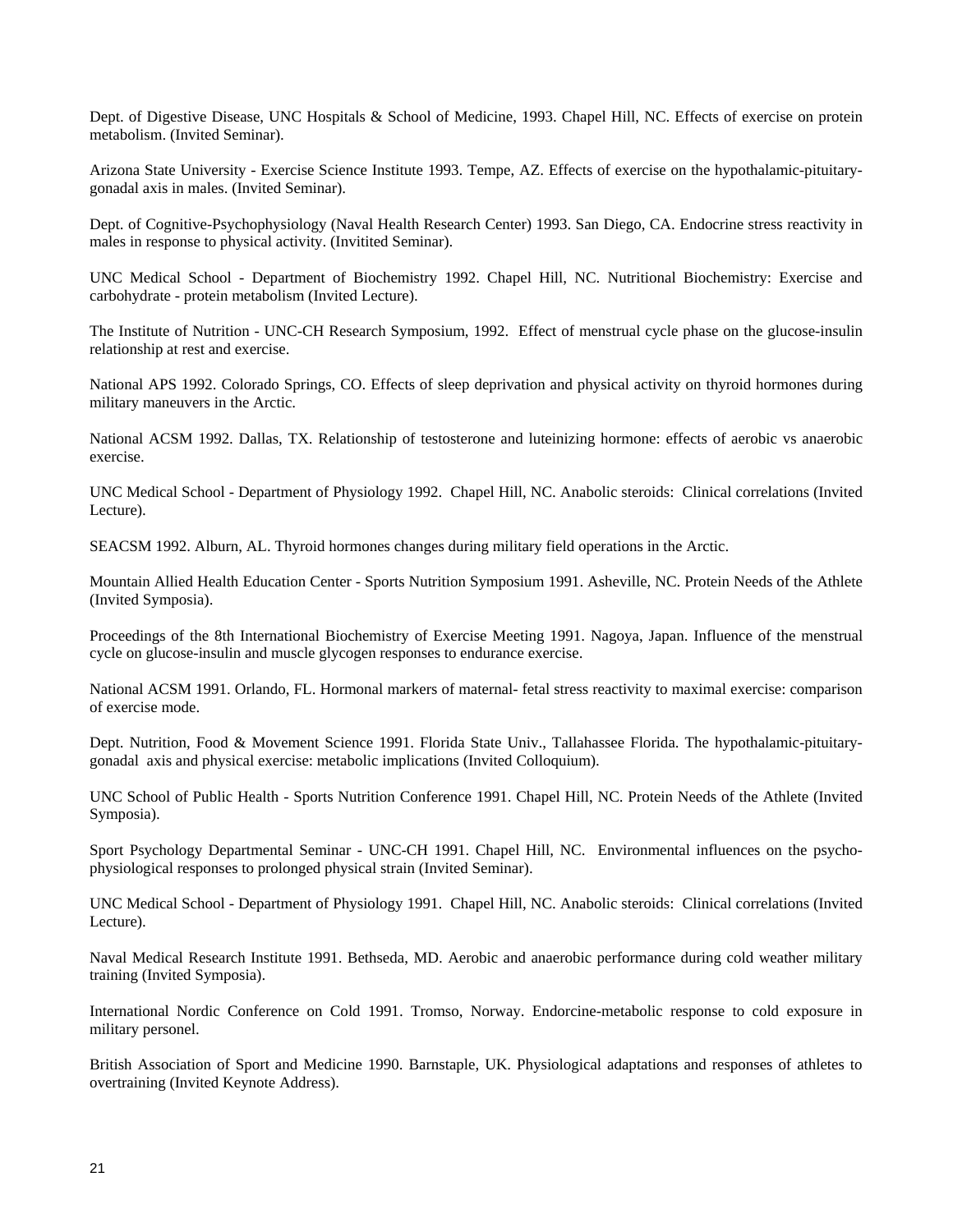NC-AHPERD State Conference 1990. Greensboro, NC. Physiological profiles of the overtrained athlete (Invited Symposia).

National ACSM 1990. Salt Lake City, UT. Female sex hormone influences on physiological responses to submaximal exercise.

UNC Medical School - Department of Physiology 1990. Chapel Hill, NC. Anabolic steroids: Clinical correlations (Invited Lecture).

University of Alberta - Dept. of Sports Studies 1990. Edmonton, Alberta. Hypothalamic-pituitary-gondal axis function in trained individuals (Invited Seminar).

International Cold Symposium 1990. Minden NV. Physiological responses to cold weather field operations in U.S. Marines (Invited Symposia).

UNC - Department of Naval Sciences 1990. Chapel Hill, NC. Physiological responses to military operations in the cold at moderate altitude (Invited Lecture).

UNC - Department of Exercise Science 1990. Chapel Hill, NC. Physiological performance changes associated with cold and moderate altitude exposure (Invited Symposia).

American Physiological Society 1989. Rochester, MN. Military operations at moderate altitude: effects on total body water.

American Physiological Society 1989. Rochester, MN. Sustain military operations at moderate altitude: effects on anaerobic and aerobic performance.

Johnson Space Center - NASA 1989. Houston, TX. Psycho- physiology of microgravity (Invited Symposia).

East Carolina University 1989. Greenville, NC. Muscle biopsies: Procedures and methodology (Invited Lecture).

Johnson Space Center - NASA 1989. Houston, TX. Physiological profiles of overtrained individuals (Invited Symposia).

ACSM 1989. Baltimore, MD. Effects of exercise on the nocturnal release of select hormones.

USMC Cold Weather Medicine Seminar 1989. Pickel Meadow, CA. Physiological changes in U.S. Marines during cold operations (Invited Seminar).

North Carolina AAHPERD 1988. Greensboro, NC. Comparison of reproductive hormonal profiles in athletic and nonathletic males.

AAASP 1988. Nausha, NH. Physiological profiles of overtrained athletes (Invited Symposia).

IAS 1988. Ames, IA. Effects of intensive training on prolactin responses to submaximal exercise in males.

International Biochemistry of Exercise Conference 1988. London, ONT. The effects of combined aerobic-anaerobic training on post exercise nitrogen excretion.

ISU Dept. PE & LS 1987. Ames, IA. Methodological aspects of radioimmunoassays (Invited Seminar).

CASS 1987. Calgary, AL. Comparison of reproductive hormonal profile at rest and during exercise in endurance trained and untrained males.

ACSM 1987. Las Vegas, NV. Hypothalamic-pituitary-testicular function of endurance trained and untrained males.

American Society of Andrology 1987. Denver, CO. Effects of chronic endurance exercise training on male reproductive hormonal profiles.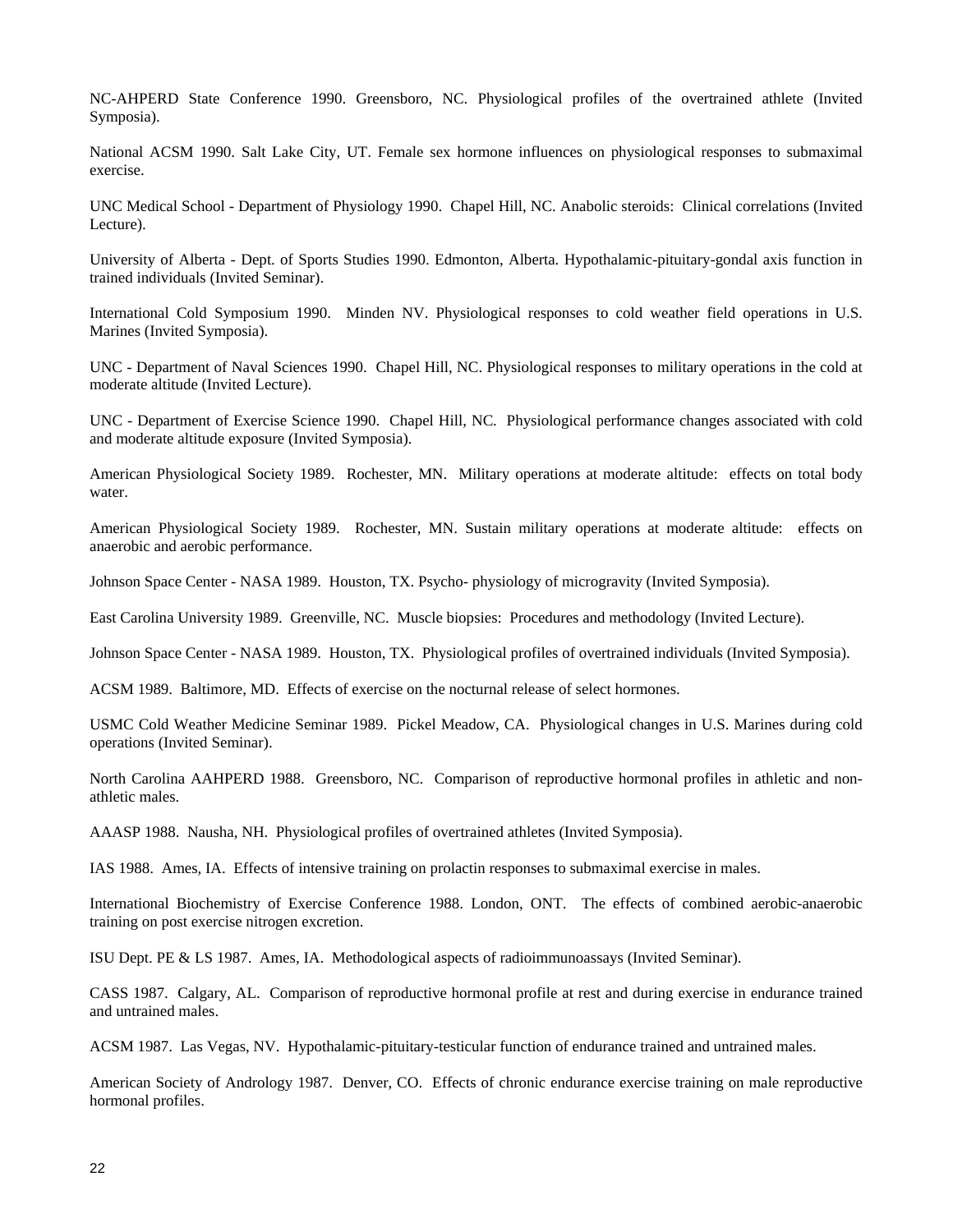KSU Applied Physiology Lab. 1986. Kent, OH. Hypothalamic- pituitary-testcular function in endurance trained males (Invited Seminar).

Northern Illinois University - P.E. & Exerc. Science Seminar 1986. Dekalb, IL. Does exercise effect the hypothalamicpituitary-gonadal axis in males? (Invited Seminar).

Appalachian State University - P.E. & Exerc. Science Seminar 1986. Boone, NC. Use of estimated residual volume in body density by under water weighing (Invited Seminar).

National ACSM. Indianapolis, IN. The effects of wrestling training on reproductive hormones.

AAHPERD 1986. Cincinnati, OH. Estimating residual volume of male athletes for body density.

CASS 1985. Quebec City, Quebec. Blood and urine profile changes in wrestlers with weight cutting.

CASS 1984. Moncton, N.B. Factor analysis validation of parameters used in pulmonary function classification models.

ACSM 1984. San Diego, CA. Cross-validation of residual volume prediction equations used in body compostion estimation of pulmonary dysfunction patients.

CASS 1983. Waterloo, ONT. Interrelationship of isometric, isokinetic, and isotonic leg extensor strength in young adult females.

CASS 1983. Waterloo, ONT. Normative pre-employment isokinetic strength standards in manual laborers.

### **TEACHING - UNIVERSITY LEVEL CLASSES**

Medical Physiology; Steroid Hormones Segment of Endocrinology Unit - UNC-CH, first year medical students, required course. 1990-present.

Nutrition Research – Readings – UNC-CH, undergraduate and graduate laboratory based course taught to and Public Health students. 2000-present.

Human Movement Science – Physiology – UNC-CH, graduate physiology class taught to graduate Allied Health degree students. 1999-present.

Human Physiology - UNC-CH, undergraduate course, general science requirement of university. 1988-present. This is a semester long class dealing with systems physiology in humans. I have taught this course 15 times.

Sports Nutrition – UNC-CH, undergraduate and graduate level of this course taught to Exercise Science and Public Health students. 2000-present.

Human Anatomy - UNC-CH, undergraduate course, general science requirement of university. 1990-1994. This is a semester long class dealing with gross anatomy. I have taught this course 4 times.

Medical Biochemistry; Nutritional Biochemistry Segment - UNC-CH, first year medical students, required course. 1990-1995.

Physiology of Exercise (lecture & laboratory) - UNC-CH, graduate course, required of Exercise Physiology specialization students. 1989-present.

Assessment of Physiological Function in Exercise - UNC-CH, graduate course, required of Exercise Physiology specialization students. 1989-present.

Exercise Biochemistry Laboratory Techniques - UNC-CH, graduate course, elective for specialization students. 1990.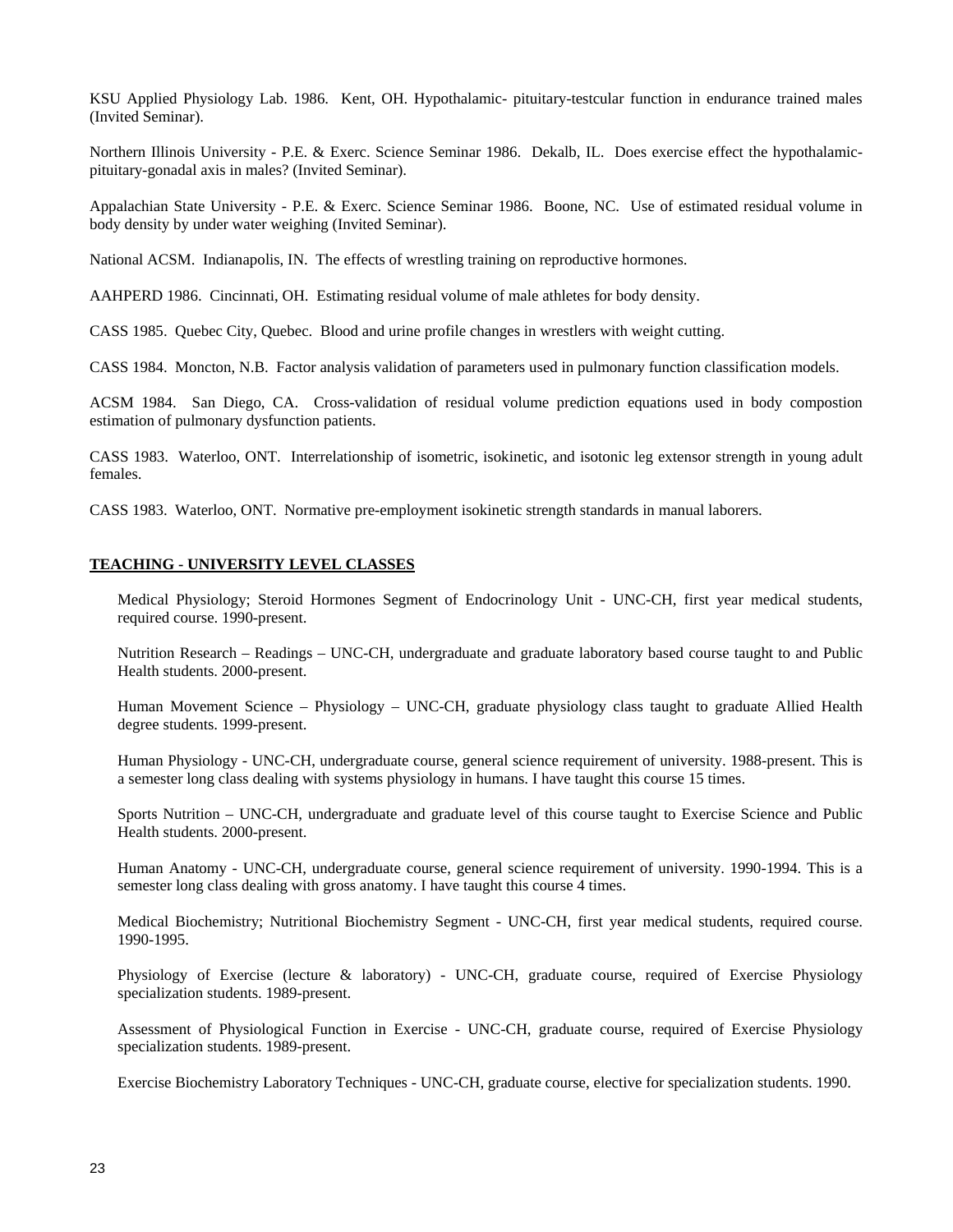Medical Aspects of Sports - IOWA STATE UNIVERSITY (ISU), graduate course, required of specialization students. 1986-1987.

Exercise Physiology - ISU, undergraduate course, required of specialization students. 1986-1987.

Endocrinology & Exercise: Laboratory – ISU, graduate course, elective for specialization students. 1986-1987.

Human Anatomy - KENT STATE UNIVERSITY (KSU), undergraduate course, required of specialization students. 1985

Medical Physiology I & II: Laboratory - KSU, medical student and graduate course, required. 1985-1986.

### **PROFESSIONAL JOURNAL SERVICE**

Editorial Board: Journal - *Brazilian Journal of Biomotricity*. 2007-present.

Editorial Board: Journal - *Acta Kineisologica - Tartu*. 2007-present.

Editorial Board: Journal – *European Journal of Applied Physiology*. 2002-2007.

Editorial-Advisory Board: Journal – *Kinesiology*. 2001-present.

Editorial Board: Journal – *Medycyna Sportowa.* 2001-2005.

Editorial Board: Journal – *Studies in Physical Culture & Tourism.* 2001-present*.*

Editorial Board: Journal – *Physical Training, Sport & Education*. 1998-present.

Editorial Board: Journal – *Medicina Sportiva.* 1997-present*.*

Editorial Board: Journal – *International Journal of Sports Nutrition & Exercise Metabolism*. 1993-present.

Editor Board: Journal – *Biology of Sport*. 1992-present.

Journal Reviewer *– Public Health Nutrition, Journal of Nutritional Biochemistry, Journal of Applied Physiology, Journal of Clinical Endocrinology & Metabolism, European Journal of Applied Physiology.*

## **MISCELLANEOUS PROFESSIONAL SERVICE**

External Reviewer: UNC-CH School of Nursing, Research Support Center. External Grant Review - Children's Health and Fitness proposals. 1997.

Study Group Member: U.S. Army Research and Materials Command. External Grant Review - Committee on Osteoporosis research in Military Women. 1996.

Study Group Member: U.S. Army Research and Materials Command. External Grant Review - Committee on Defense Women's Health Research. 1996.

Study Group Member: U.S. Army Research and Materials Command. Internal Grant Review - Committee on Defense Women's Health Research. 1995.

Committee Member/Advisor: National Academy of Sciences, Institute of Medicine - Food & Nutrition Board, Committee on Defense Women's Health Research. 1995.

Chairman Sub-Committee on Environmental Physiology: National Academy of Sciences, Institute of Medicine - Food & Nutrition Board, Committee on Defense Women's Health Research. 1995.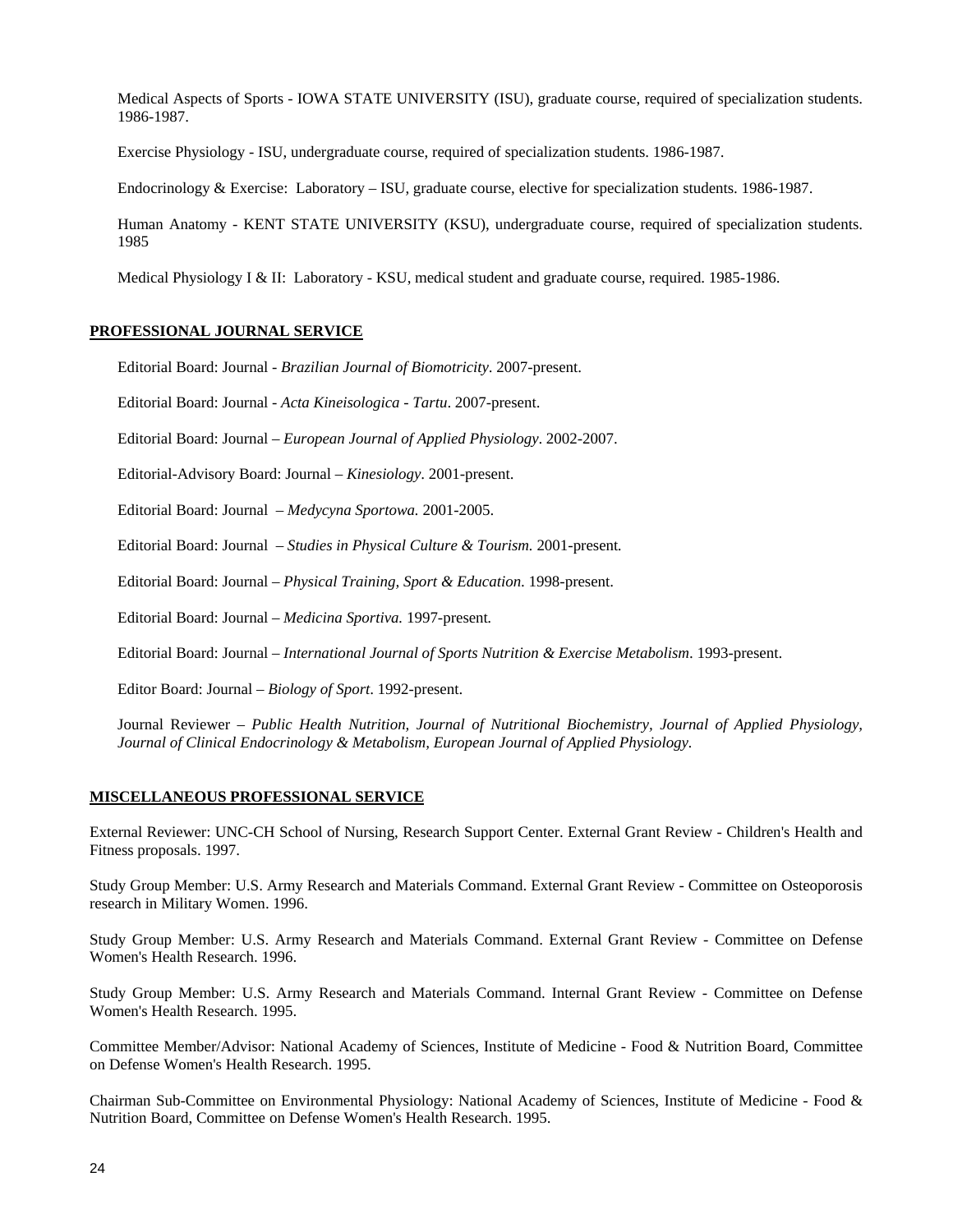Speakers Bureau of the American College of Sports Medicine for "Strategic Initiative on Women, Sport, and Physical Activity". 1995-present.

Member - Scientific Board of Directors: UNC Institute of Nutrition, Scientific Grant Review Committee, 1995-present.

Member - Scientific Grant Review Committee: UNC Institute of Nutrition, 1995-present.

Member - Fellowship Review Committee: UNC Institute of Nutrition, 1995-present.

Speakers Bureau of the UNC Institute of Nutrition for "Human Nutrition and Exercise".1995-present.

External Reviewer: U.S. Department of Agriculture, Agricultural Research Services - Beltsville Human Nutrition Research Center, 1991-92.

## **UNIVERSITY COMMITTEES & SERVICE**

UNC-CH Doctoral Program in Human Movement Science – Chairman of Admissions Committee, Dept. of Allied Health & Dept. of Exercise & Sport Science; Direct admissions process and administer departmental staff dealing with admissions. 1998-2002.

UNC-CH College of Arts & Science – Science Committee Member; Advise the Dean of the College of Arts & Sciences as to the major areas of science research education in the future, 1998-2000.

UNC-CH Graduate Coordinator of Exercise Physiology Specialization - Director; Department of Exercise & Sport Science personnel who are responsible for the selection of graduate students admitted to the Exercise Physiology program, 1995 - 1998.

UNC-CH Human Subjects Review Committee - Chairman; Department of Exercise & Sport Science, 1995 - present.

UNC-CH Departmental Curriculum Committee - Member; Department of Exercise & Sport Science, 1994 - 1995.

UNC-CH General Clinical Research Center Committee - Member; School of Medicine committee responsible for the review and approval of all human based research conducted at the school of medicine and the hospital, 1992 - 1995.

UNC-CH Departmental Search Committee - Chairman; Department of P.E., Exercise & Sport Science search for Exercise Physiologist, 1991 - 1992.

UNC-CH Human Subjects Review Committee - Member; Academic Affairs IRB Committee, College of Arts & Science, 1992 - 1992.

UNC-CH Human Subjects Review Committee - Chairman; Department of P.E., Exercise & Sport Science, 1988 - 1992.

UNC-CH Graduate Admissions Committee - Member; Department of P.E., Exercise & Sport Science committee responsible for the selection of graduate students admitted to the program, 1988 - present.

UNC-CH Departmental Mission Statement Committee - Member; Department of P.E., Exercise & Sport Science committee responsible for drawing up the 5 and 10 year plan of the unit, 1990 - 91. UNC-CH Departmental Master's Degree Consolidation Committee - Member; Department of P.E., Exercise & Sport Science committee responsible for evaluating the Master's degree areas of focus, 1991 - present.

UNC-CH Faculty Council - Delegate-at-large; faculty government council. 1989 - 90.

ISU Graduate Admissions Committee - Member; Department of Physical Education committee responsible for selection of graduate students admitted to the program, 1987.

ISU Departmental Mission Statement Committee - Member; Department of Physical Education committee responsible for drawing up the 5 year plan of the unit, 1987.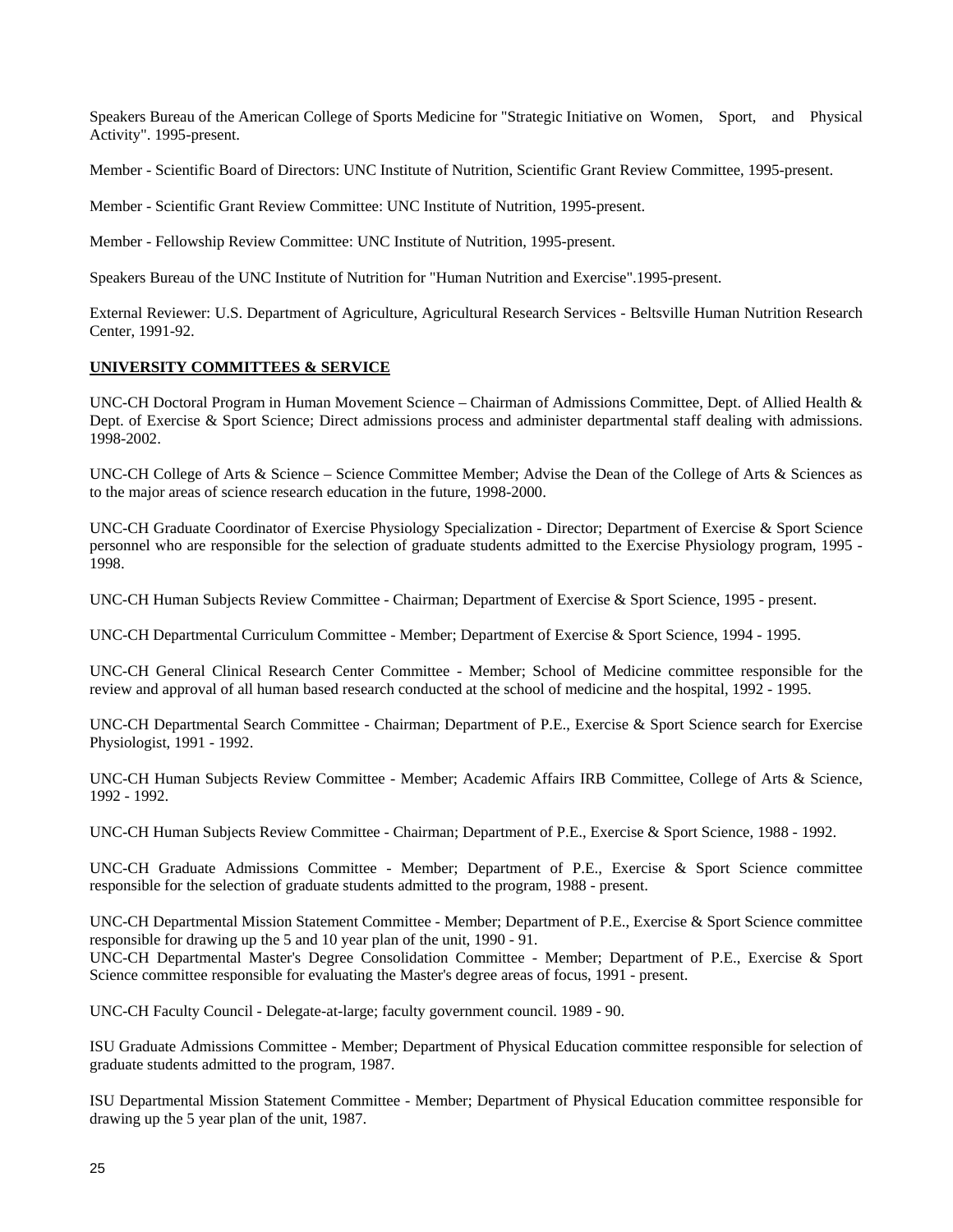#### **GRADUATE STUDENT ADVISEMENT**

Nicklas, BJ. Effects of the menstrual cycle on exercise substrate, performance, and muscle glycogen. Master's thesis, ISU, 1987.

Curley, CS. Effects of the menstrual cycle on the physiological responses to submaximal exercise. Master's thesis, ISU, 1988.

Lockhart, W. The effects of intensity of exercise on protein metabolism. Master's thesis, UNC, 1990.

Gall, M. Maternal and fetal responses to maximal exercise during swimming and cycling. Master's thesis, UNC, 1990.

Geisler, PR. Tissue degradation markers and subjective reports of pain from eccentric muscular contractions. Master's thesis, UNC, 1990.

Pearman, SI. Ninety second cycle ergometer tests for assressing anaerobic glycolytic power. Master's thesis, UNC, 1990.

Scholtz, M. Can cycling benefit runners? effects of supplementing running with cycling. Master thesis, UNC, 1990.

McCracken, M. The effects of the menstrual cycle on exercise performance. Master thesis, UNC, 1990.

Floyd, E. Testosterone and cortsiol changes in military personnel during exposure to cold and moderate altitude. Masters thesis, UNC, 1992.

Premo, M.C. Effects of aerobic and anaerobic exercise on the inter-relationship of male reproductive hormones. Masters thesis, 1992.

Johnson, K. Testosterone and body composition in men. Masters thesis, UNC, 1992.

Brammeier, M. Influence of the menstrual cycle on substrate responses to exercise. Masters thesis, UNC, 1992.

Berend, J. Influence of the menstrual cycle on lactate responses to exercise. Masters thesis, UNC, 1992.

Holliman, S.C. Effects of physical activity and menstrual cycle phase on macronutrient intake. Masters thesis, 1994.

Moe, F. Physiological symptoms of acute mountain sickness during a mountaineering expedition. Masters thesis, UNC, 1995.

Gulledge, T. Reproducibility of low testosterone levels in endurance trained men. Masters thesis, UNC, 1995.

Logerstedt, D. Validity of the TEEM 100 portable indirect calorimetry system. Masters thesis, 1995.

Hanish, A. Dietary changes during a mountaineering expedition. Masters thesis, UNC, 1995.

Fahrner, C. Effects of moderate intensity exercise on testosterone and sex-hormone binding globulin in men. Masters thesis. UNC, 1996.

McDuffie, J. Hormonal and metabolic characteristics of obese and non-obese binge eater. Doctoral dissertation (coadvisor), UNC, 1997.

Umsheid, J. Effect of aerobic and anaerobic exercise on thyroid hormone concentrations in men. Masters Thesis, UNC, 1997.

Kelly, E. Effect of aerobic and anaerobic exercise on sex-hormone binding globulin in men. Masters Thesis, UNC, 1997.

Styers, A. Influence on estrogen upon muscle tissue damage following eccentric exercise. Masters Thesis. UNC, 1999.